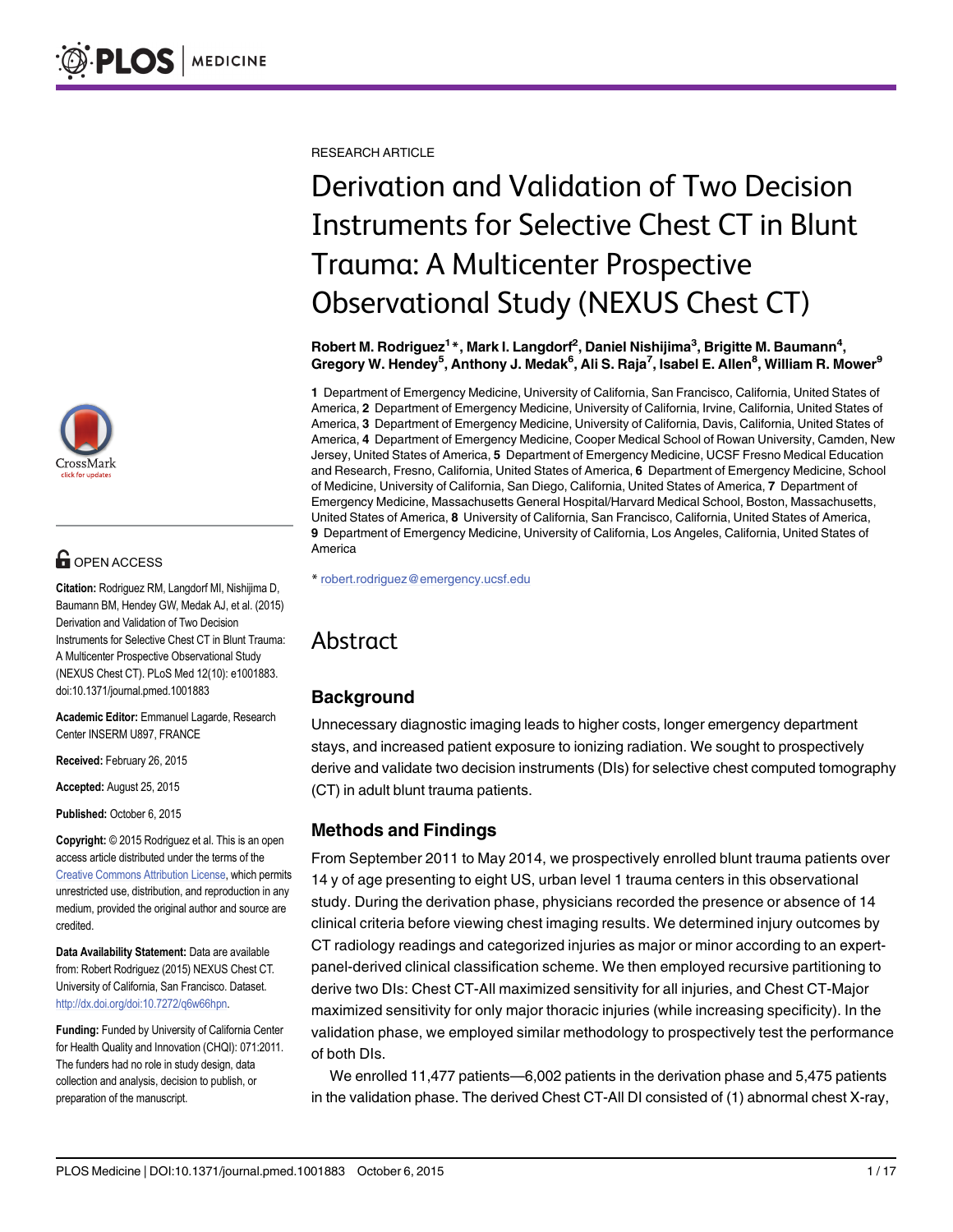<span id="page-1-0"></span>Competing Interests: The authors have declared that no competing interests exist.

Abbreviations: CT, computed tomography; CXR, chest X-ray; DI, decision instrument; ED, emergency department; eFAST, extended focused assessment with sonography in trauma; FAST, focused assessment with sonography in trauma; IQR, interquartile range; NPV, negative predictive value.

(2) rapid deceleration mechanism, (3) distracting injury, (4) chest wall tenderness, (5) sternal tenderness, (6) thoracic spine tenderness, and (7) scapular tenderness. The Chest CT-Major DI had the same criteria without rapid deceleration mechanism. In the validation phase, Chest CT-All had a sensitivity of 99.2% (95% CI 95.4%–100%), a specificity of 20.8% (95% CI 19.2%–22.4%), and a negative predictive value (NPV) of 99.8% (95% CI 98.9%–100%) for major injury, and a sensitivity of 95.4% (95% CI 93.6%–96.9%), a specificity of 25.5% (95% CI 23.5%–27.5%), and a NPV of 93.9% (95% CI 91.5%–95.8%) for either major or minor injury. Chest CT-Major had a sensitivity of 99.2% (95% CI 95.4%– 100%), a specificity of 31.7% (95% CI 29.9%–33.5%), and a NPV of 99.9% (95% CI 99.3%–100%) for major injury and a sensitivity of 90.7% (95% CI 88.3%–92.8%), a specificity of 37.9% (95% CI 35.8%–40.1%), and a NPV of 91.8% (95% CI 89.7%–93.6%) for either major or minor injury. Regarding the limitations of our work, some clinicians may disagree with our injury classification and sensitivity thresholds for injury detection.

## **Conclusions**

We prospectively derived and validated two DIs (Chest CT-All and Chest CT-Major) that identify blunt trauma patients with clinically significant thoracic injuries with high sensitivity, allowing for a safe reduction of approximately 25%–37% of unnecessary chest CTs. Trauma evaluation protocols that incorporate these DIs may decrease unnecessary costs and radiation exposure in the disproportionately young trauma population.

## Introduction

The use of computed tomography (CT) in adult blunt trauma evaluation has risen dramatically in the past two decades, and many trauma centers have adopted routine head-to-pelvis CT protocols (pan-scan) that include chest CT for victims of major trauma  $[1-7]$  $[1-7]$  $[1-7]$  $[1-7]$ . Multiple investigators have concluded, however, that this escalation in CT use is associated with clear and quantifiable cancer risks  $[8-11]$  $[8-11]$  $[8-11]$  $[8-11]$  $[8-11]$ . Several major specialty organizations have therefore called for a review of widespread CT use in trauma, and in 2014 the American College of Surgeons listed avoidance of routine whole body trauma CT as one of its five Choosing Wisely recommendations [\[12](#page-13-0)–[14\]](#page-13-0).

With an effective radiation dose among the highest in all diagnostic imaging, the cancer induction risk of chest CT is considerable  $[7]$  $[7]$  $[7]$ . Unnecessary trauma chest CT may also be especially expensive. In our previous blunt trauma work, we showed that chest CT after a normal chest X-ray (CXR) may be a particularly low-yield, concerning practice, resulting in over US \$200,000 in hospital charges and potentially inducing one cancer for every 23 major injuries diagnosed [[15](#page-13-0)].

Seeking to reduce the costs and radiation risks of unnecessary blunt trauma imaging, our objective in this study was to derive and validate clinical decision instruments (DIs) that identify patients with thoracic injury and can therefore safely guide selective ordering of chest CT by allowing clinicians to forego CT in patients who do not have any DI criteria. Recognizing that practice patterns vary among clinicians, we sought to establish two DIs: the first (Chest CT-All) would have high sensitivity for all thoracic injuries seen on chest CT, and the second (Chest CT-Major) would have high sensitivity for major injuries, while accepting a small miss rate for minor injuries (in order to maximize specificity).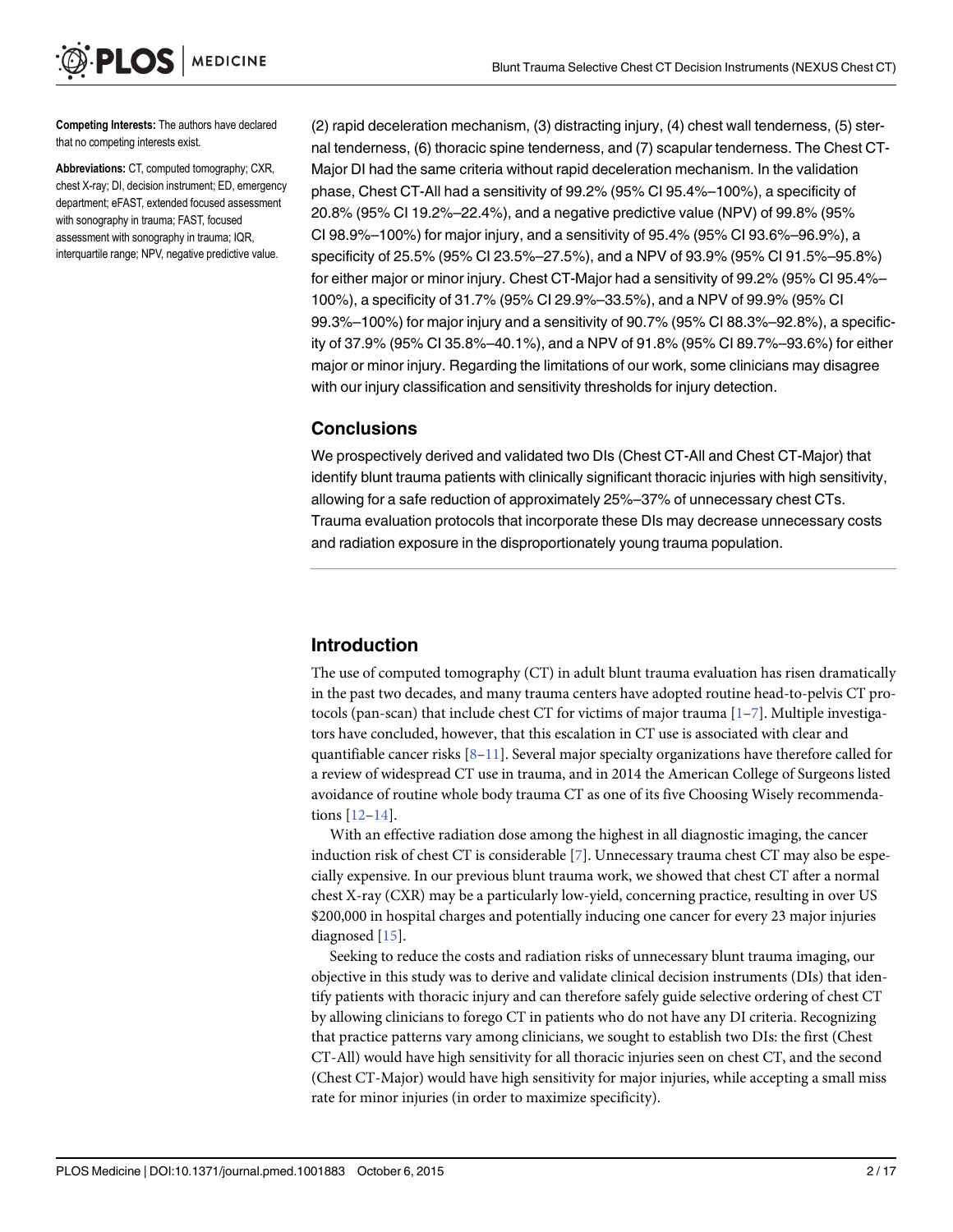## <span id="page-2-0"></span>Methods

## Sites, Participants, and Enrollment

We conducted this study at eight urban, US level 1 trauma centers located in California (San Francisco, Irvine, Los Angeles, Davis, Fresno, and San Diego), New Jersey (Camden), and Massachusetts (Boston). We conducted the derivation phase from September 2011 to December 2012 and the validation phase from February 2013 to May 2014. Our inclusion criteria in both phases of the study were as follows: (1) being over 14 y of age, (2) presenting to the emergency department (ED) for blunt trauma that occurred within 6 h of arrival, and (3) having chest imaging (either CXR or chest CT) ordered in the ED (including trauma resuscitation rooms). Using convenience sampling primarily from 07:00 to 23:00, research personnel enrolled patients when CXR or chest CT was ordered. We excluded patients after enrollment if we later determined that they did not receive chest imaging, were under 15 y of age, or primarily had a penetrating (e.g., gunshot wound, stabbing) mechanism of trauma. We left all imaging decisions to the discretion of the treating providers.

## Decision Instrument Candidate Criteria

From our prior NEXUS Chest study work, reviews of the literature, and investigator consensus, we generated a list of 14 candidate DI criteria  $[16-19]$  $[16-19]$  $[16-19]$  $[16-19]$ : (1) age greater than 60 y, (2) altered mental status or altered level of consciousness, (3) intoxication, (4) rapid deceleration mechanism, (5) chest pain, (6) distracting injury, (7) chest wall tenderness, (8) sternal tenderness, (9) thoracic spine tenderness, (10) scapular tenderness, (11) abnormality in the pericardial window of focused assessment with sonography in trauma (FAST), (12) abnormality in any of the abdominal FAST windows, (13) abnormality in the pulmonary component of extended FAST (eFAST), and (14) abnormality in portable CXR. We had previously determined that shortness of breath, abnormal chest auscultation, visible chest wall skin injury, and hypoxia (oxygen saturation on ED presentation of <95%) had insufficient discriminatory value for use as DI criteria [\[16](#page-13-0)]. We presented the candidate criteria on data collection forms, along with definitions (see [S1 Appendix](#page-12-0)), to trauma providers and asked them to record the presence or absence of these criteria prior to their review of any chest imaging results.

To measure inter-rater reliability of clinical criteria, we conducted dual, independent provider criteria assessments of 160 patients (20 from each study site) and calculated a kappa statistic of agreement. Only criteria with a kappa > 0.6 were considered acceptable for use in the DIs. To avoid overestimation of the safety (sensitivity) of the DIs, missing and unknown criteria (<0.1% of the total) were assumed to be absent.

## **Outcomes**

Prior to the study, we generated a comprehensive list of thoracic and intra-thoracic injuries seen on thoracic CT. We then convened an expert panel of ten physicians at the associate professor level or higher (six emergency medicine physicians and four trauma surgeons) to classify these injuries as clinically major, minor, or insignificant based on associated interventions, observation, and hospital admission. See [Table 1](#page-3-0) for this classification.

We used radiologists' official reports for all imaging outcomes. When radiology reports regarding outcomes were vague ("possible pulmonary contusion"), we assumed the finding to be present. Abnormal CXR was defined as having any thoracic injury (including clavicle fracture) or a widened mediastinum.

Blinded to clinical assessment or DI criteria, study personnel (abstractors) followed all enrolled patients through their hospital course to determine clinical outcomes (hospital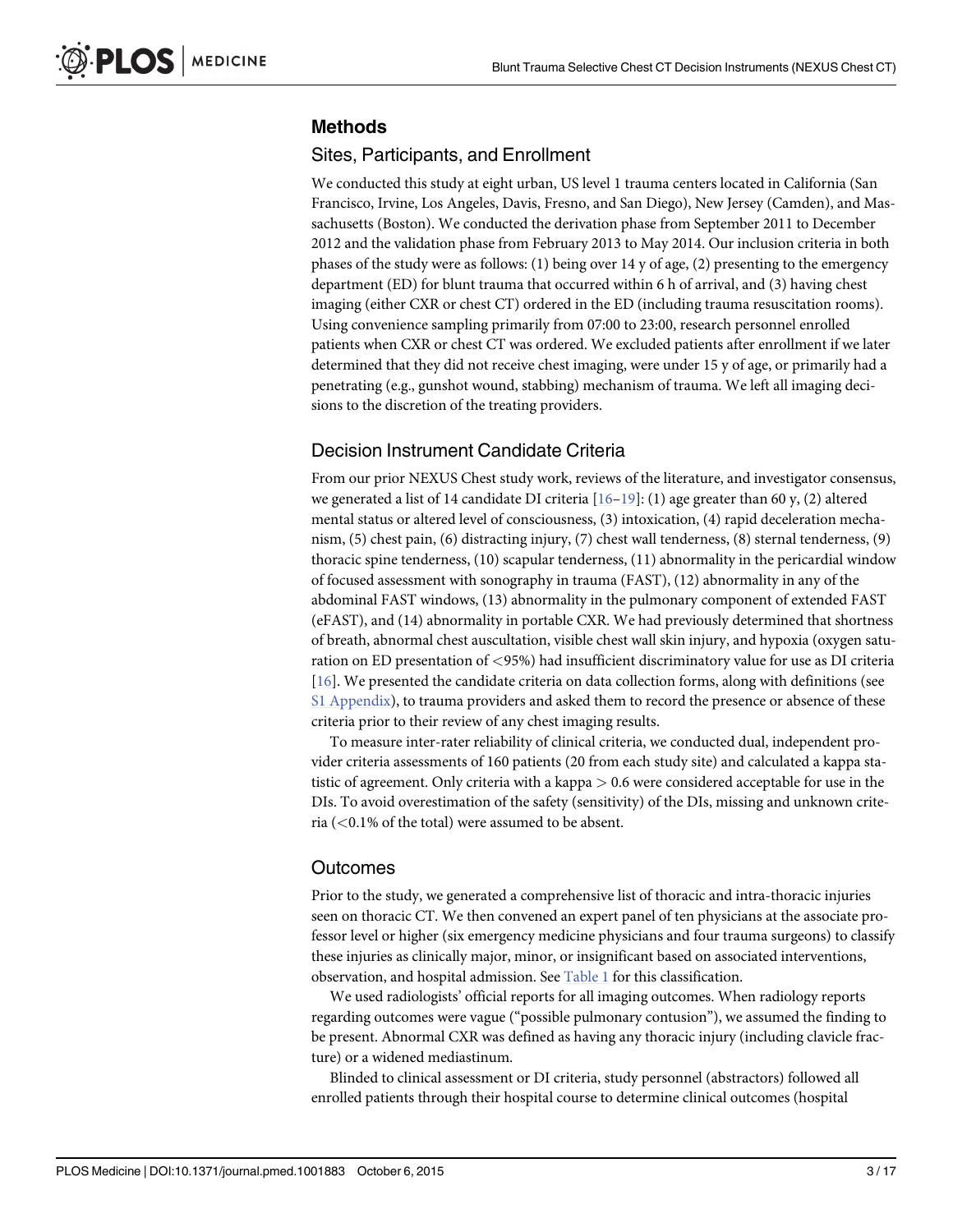| Category                              | <b>Injury</b>                                                                                                                                             |
|---------------------------------------|-----------------------------------------------------------------------------------------------------------------------------------------------------------|
| <b>Major clinical</b><br>significance | Aortic or great vessel injury (all considered major)                                                                                                      |
|                                       | Ruptured diaphragm (all considered major)                                                                                                                 |
|                                       | Pneumothorax: received evacuation procedure (chest tube or other procedure)                                                                               |
|                                       | Hemothorax: received drainage procedure (chest tube or other procedure)                                                                                   |
|                                       | Sternal fracture: received surgical intervention                                                                                                          |
|                                       | Multiple rib fracture: received surgical intervention or epidural nerve block                                                                             |
|                                       | Pulmonary contusion: received mechanical ventilation (including non-invasive<br>ventilation) primarily for respiratory failure within 24 h for management |
|                                       | Thoracic spine fracture: received surgical intervention                                                                                                   |
|                                       | Scapular fracture: received surgical intervention                                                                                                         |
|                                       | Mediastinal or pericardial hematoma: received drainage procedure                                                                                          |
|                                       | Esophageal injury: received surgical intervention                                                                                                         |
|                                       | Tracheal or bronchial injury: received surgical intervention                                                                                              |
| <b>Minor clinical</b><br>significance | Pneumothorax: no evacuation procedure but observed as inpatient >24 h                                                                                     |
|                                       | Hemothorax: no drainage procedure but observed as inpatient for >24 h                                                                                     |
|                                       | Sternal fracture: no surgical intervention                                                                                                                |
|                                       | Multiple rib fracture: no surgical intervention or epidural nerve block                                                                                   |
|                                       | Pulmonary contusion or laceration: no mechanical ventilation but observed >24<br>h                                                                        |
|                                       | Thoracic spine fracture: no surgical intervention                                                                                                         |
|                                       | Scapular fracture: no surgical intervention                                                                                                               |
|                                       | Mediastinal or pericardial hematoma: no surgical intervention                                                                                             |
|                                       | Esophageal injury: no surgical intervention                                                                                                               |
|                                       | Tracheal or bronchial injury: no surgical intervention                                                                                                    |
| No clinical<br>significance*          | Hemothorax: no surgical intervention, no inpatient observation                                                                                            |
|                                       | Pneumothorax: no surgical intervention, no inpatient observation                                                                                          |
|                                       | Pneumomediastinum without pneumothorax: no inpatient observation                                                                                          |
|                                       | Pulmonary contusion or laceration: no mechanical ventilation, no surgical<br>intervention, no inpatient observation                                       |
|                                       |                                                                                                                                                           |

<span id="page-3-0"></span>[Table 1.](#page-2-0) Trauma expert panel determination of clinical significance of injuries seen on chest imaging.

\*This category was generated to account for those instances in which CT visualizes minute abnormalities that result in no changes in management.

doi:10.1371/journal.pmed.1001883.t001

admission and injury-associated interventions). In order to check abstractor reliability, a second abstractor independently abstracted patient outcomes (radiology reports, admission, and interventions) in 80 of the first 1,000 patients. Given that we found extremely high interabstractor agreement for all outcomes (radiology reports—99% agreement, kappa = 0.97; hospital admission and interventions—100% agreement, kappa = 1.0), we limited our subsequent checks of outcomes to random monthly audits.

## Sample Size Considerations and Analyses

The explicit goal of this work was to develop DIs that clinicians can use to effectively rule out injury and forego imaging in patients who do not have any DI criteria. Because sensitivity is less affected by prevalence variations than negative predictive value (NPV), we focused on sensitivity and calculated our sample size based on the need to derive and validate DIs that were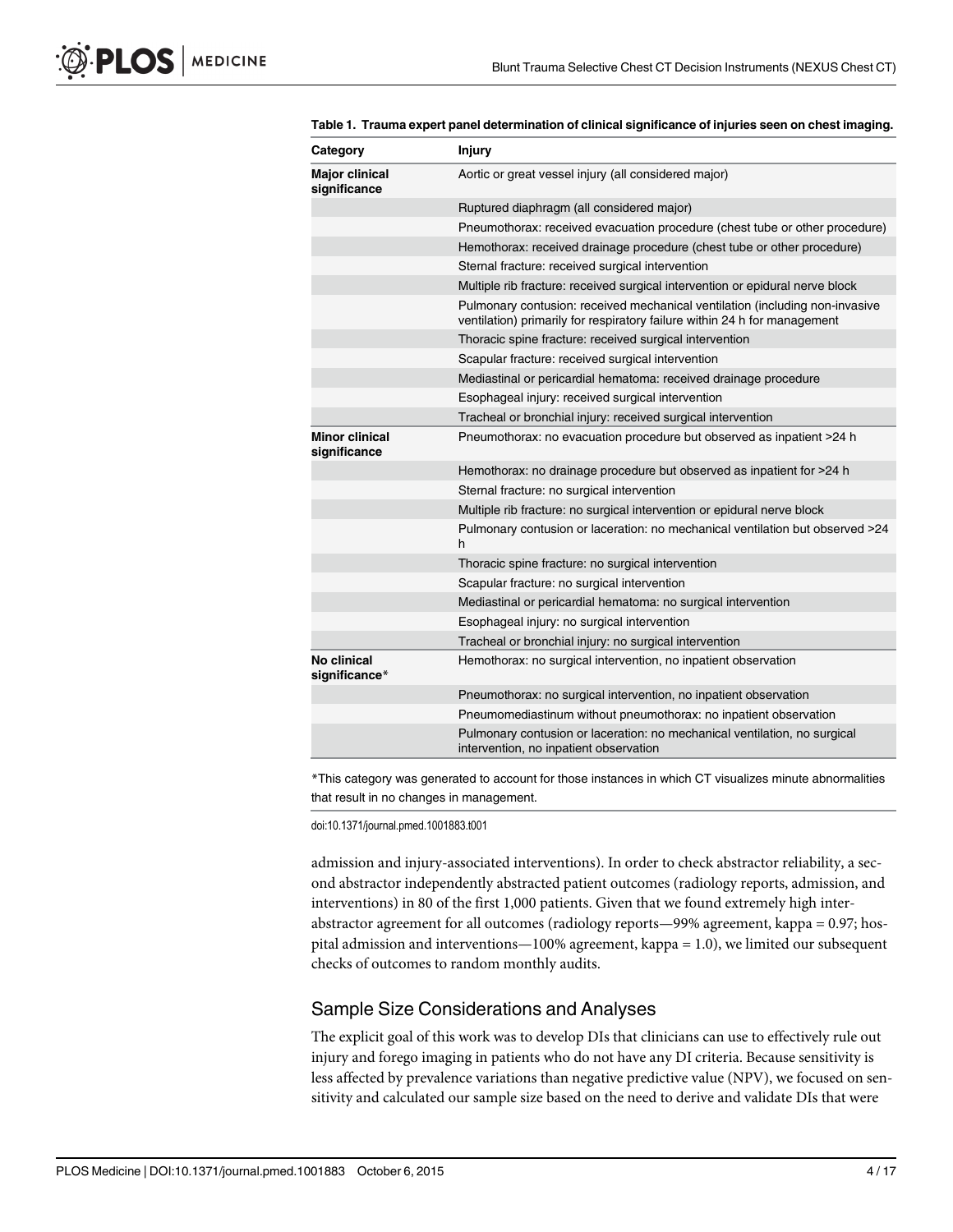<span id="page-4-0"></span>highly sensitive for clinically significant injury. We sought a 95% CI width of approximately 2% around the targeted sensitivities of 98% for major injury and 95% for major or minor injury. Using lower end estimates of the prevalence of injury in patients who had CXR and CT at an early point of data collection in our prior work (5% for major injury and 10% for major or minor injury) [[17\]](#page-13-0), we calculated that we would need to enroll at least 4,570 patients in each phase of the study. We continued enrollment beyond this sample size in both phases as a buffer for variations in prevalence of injury.

We used binary recursive partitioning in R (algorithms BRP and Rpart, R version 3.1.1 [2014]) to derive Chest CT-All and Chest CT-Major. We sought to maximize sensitivity for clinically major injury, with a goal of 99%, by omitting candidate criteria and recalculating sensitivity and DI stability systematically via a jackknife analysis. For Chest CT-All we additionally sought a sensitivity for major or minor injury of at least 95%. After we derived Chest CT-All, we derived the higher specificity Chest CT-Major by removing criteria, with the same goal of high sensitivity for major injury but a lower acceptable sensitivity for major and minor injury of at least 90%.

We used Research Electronic Data Capture (REDCap), hosted by the University of California, San Francisco, to manage data [\[20\]](#page-13-0). After validation phase data collection, we calculated the relevant screening performance parameters (sensitivity, specificity, NPV, and negative likelihood ratio) of Chest CT-All and Chest CT-Major using Stata v. 13.2 (StataCorp).

## Controls for Bias

Our explicit goal was to develop DIs that detect clinically significant injuries seen on chest CT performed in the ED. In order to control for the potential spectrum bias that could arise from the fact that less than half of trauma patients receive chest CT, we enrolled and followed all patients who received any ED chest imaging even if they did not receive chest CT. We performed a sensitivity (and full screening performance) analysis of our DIs in this larger group of patients taken from the validation cohort, comparing DI performance in this population to the DI performance in the primary analysis (the subgroup of patients who received both CXR and chest CT). Regarding bias that could arise from lack of enrollment of patients who did not receive any imaging at all in the ED, we have previously demonstrated that the clinically significant injury rate in this non-imaged group of patients approaches zero and is therefore negligible [\[17\]](#page-13-0).

Using a multi-campus review mechanism, we obtained institutional review board approval from the University of California San Francisco Committee on Human Research for the six University of California sites. We obtained separate approval from the Cooper Medical School of Rowan University and Brigham and Women's Hospital institutional review boards for their respective participating institutions. Because of the strictly observational nature of the study and the fact that many patients who were critically injured, were intoxicated, or had head injury would be unable to provide consent, we obtained a waiver of consent at all sites. We controlled all aspects of study design, implementation, analysis, and manuscript preparation without influence from the grant funding agency.

## **Results**

The median age of the 11,477 enrolled patients was 46 y (interquartile range [IQR] 29–62), 61.0% were male, 47.9% zwere admitted to the hospital, and their median injury severity score was 5 (IQR 1–10). The most common trauma mechanisms were motorized vehicle collisions (35.6%) and falls (27.4%). See [Table 2](#page-5-0) for demographics separated according to study phase.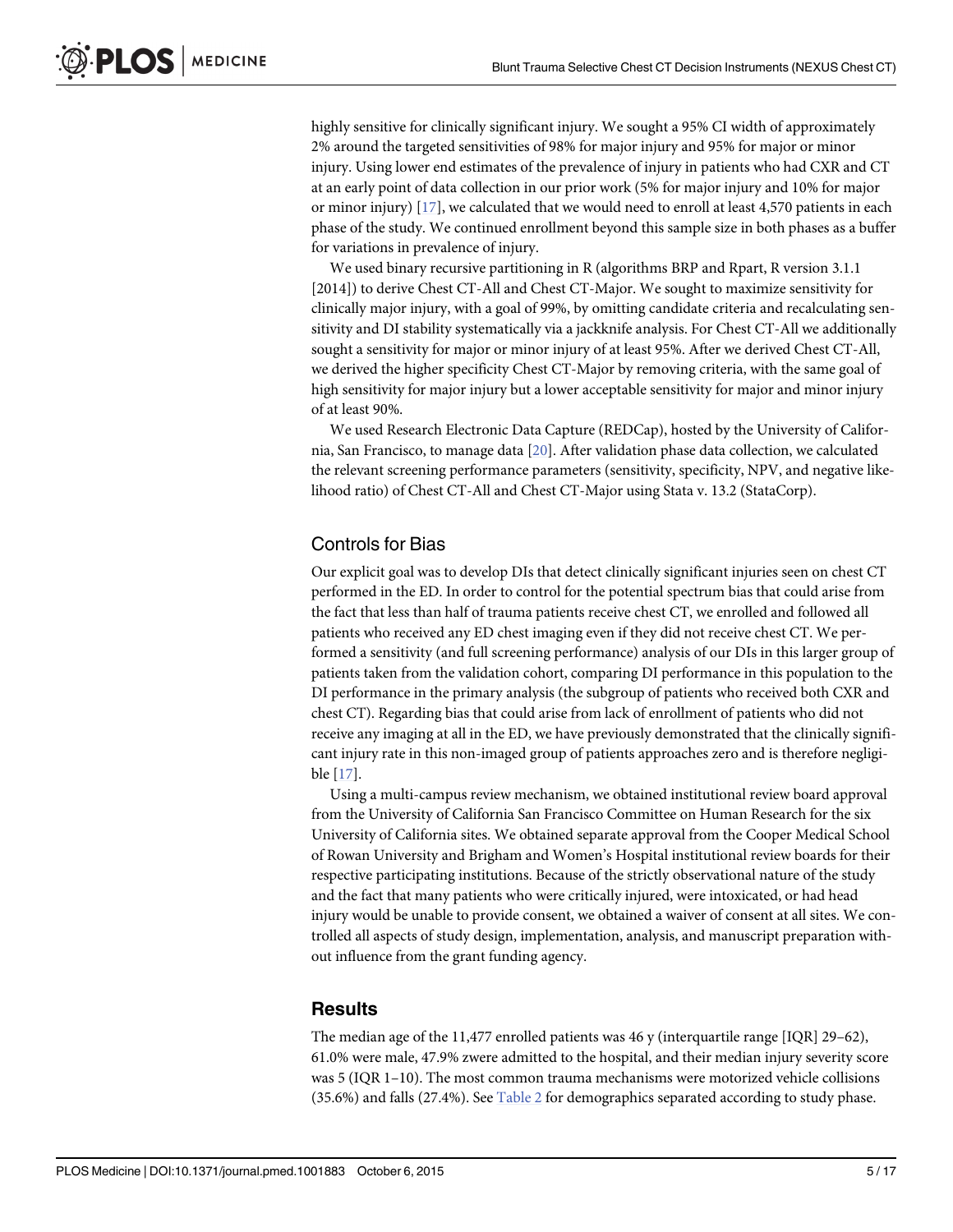#### <span id="page-5-0"></span>[Table 2.](#page-4-0) Patient characteristics.

| <b>Characteristic</b>                                        | Derivation Phase ( $n = 6,002$ ) | Validation Phase ( $n = 5.475$ ) |  |
|--------------------------------------------------------------|----------------------------------|----------------------------------|--|
| Male gender: number (percent)                                | 3,583(59.7)                      | 3,384(61.8)                      |  |
| Age: median (IQR)                                            | 46 (29 - 62)                     | $45(28 - 61)$                    |  |
| Mechanism of injury: number (percent)                        |                                  |                                  |  |
| <b>MVA</b>                                                   | 2,141(35.7)                      | 1,945 (35.5)                     |  |
| Fall                                                         | 1,781 (29.7)                     | 1,368 (25.0)                     |  |
| <b>MCA</b>                                                   | 466 (7.8)                        | 594 (10.8)                       |  |
| <b>PMV</b>                                                   | 498 (8.3)                        | 543 (9.9)                        |  |
| GCS: median (IQR)                                            | $15(14-15)$                      | $15(14-15)$                      |  |
| Admitted to hospital: number (percent)                       | 2,768 (46.1)                     | 2,733 (49.9)                     |  |
| Survived to hospital discharge if admitted: number (percent) | 2,599 (93.9)                     | 2,575 (94.2)                     |  |
| Hospital LOS in days: median (IQR)                           | $3(1-5)$                         | $3(1-5)$                         |  |
| ISS: median (IQR)*                                           | $5(1-10)$                        | $5(1-10)$                        |  |

#### See [Fig 1](#page-8-0) for study enrollment.

\*Injury severity score assessment was performed in 8,152/11,477 patients—other patients had no (or very minor) injuries and were discharged from the ED.

GCS, Glasgow Coma Scale; ISS, injury severity score; LOS, length of stay; MCA, motorcycle accident; MVA, motorized vehicle accident; PMV, pedestrian struck by motorized vehicle.

doi:10.1371/journal.pmed.1001883.t002

Of the 6,002 enrolled and included patients during the derivation phase, 1,873 (31.2%) had both CXR and chest CT; 144 (7.7%) of these patients had clinically major injury and 649 (3[4](#page-6-0).7%) had either clinically major or minor injury. See Tables  $\frac{3}{2}$  and  $\frac{4}{2}$  for the lists of major and minor injuries diagnosed during both phases.

#### Table 3. Clinically major injuries.

| <b>Injury</b>                                                       | <b>Derivation Phase (187</b><br>Injuries in 144 Patients) | <b>Validation Phase (173</b><br>Injuries in 120 Patients) |
|---------------------------------------------------------------------|-----------------------------------------------------------|-----------------------------------------------------------|
| Pneumothorax: received chest tube                                   | 95                                                        | 90                                                        |
| Hemothorax: received chest tube                                     | 33                                                        | 37                                                        |
| Spinal fracture: received surgical<br>stabilization                 | 17                                                        | 12                                                        |
| Pulmonary contusion: received<br>mechanical ventilation             | 11                                                        | 13                                                        |
| Spinal fracture: received surgical<br>stabilization                 | 9                                                         | 1                                                         |
| Aortic or great vessel injury: no surgery<br>but observed >24 h     | 6                                                         | 5                                                         |
| Aortic or great vessel injury: underwent<br>surgery                 | 5                                                         | 5                                                         |
| Other thoracic injury: received surgical<br>intervention            | $\overline{4}$                                            | $\overline{2}$                                            |
| Sternal fracture: received surgical<br>intervention                 | $\overline{2}$                                            | 1                                                         |
| Scapular fracture: received surgical<br>intervention                | $\mathcal{P}$                                             | $\mathcal{P}$                                             |
| Mediastinal or pericardial hematoma:<br>received drainage procedure | 2                                                         | 1                                                         |
| Ruptured diaphragm                                                  | $\mathbf{1}$                                              | 3                                                         |
| Bronchial injury: received surgical<br>intervention                 | $\Omega$                                                  | 1                                                         |

doi:10.1371/journal.pmed.1001883.t003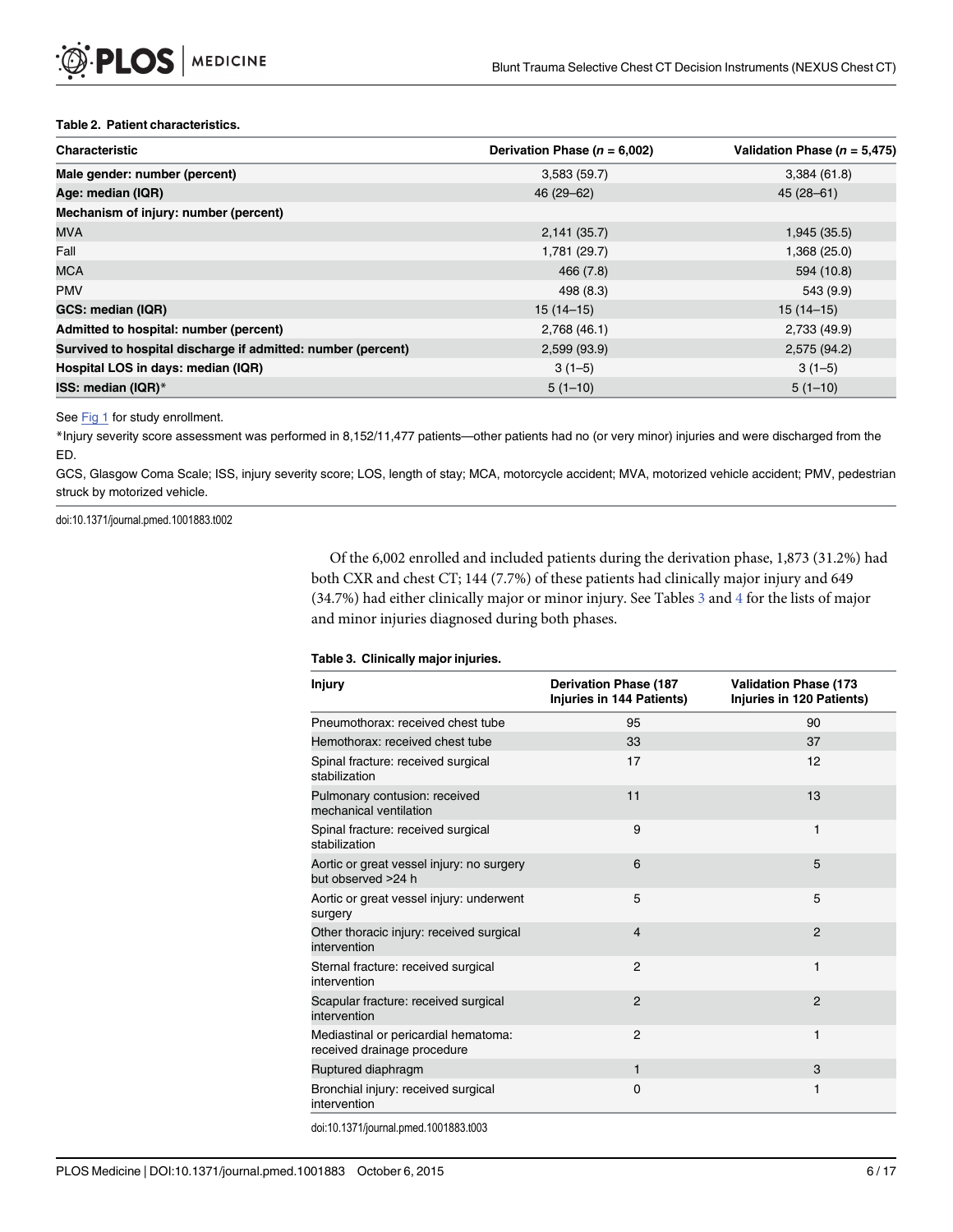#### <span id="page-6-0"></span>[Table 4.](#page-5-0) Clinically minor injuries.

| <b>Injury</b>                                                                              | Derivation Phase (1,109 Injuries in<br>633 Patients) | Validation Phase (1,155 Injuries in<br>691 Patients) |
|--------------------------------------------------------------------------------------------|------------------------------------------------------|------------------------------------------------------|
| Multiple rib fracture: no surgical intervention or epidural nerve block                    | 407                                                  | 446                                                  |
| Pulmonary contusion: no mechanical ventilation but observed >24 h                          | 175                                                  | 236                                                  |
| Spinal fracture: no surgical intervention                                                  | 123                                                  | 77                                                   |
| Pneumothorax: no chest tube but observed >24 h                                             | 112                                                  | 126                                                  |
| Sternal fracture: no surgical intervention                                                 | 110                                                  | 123                                                  |
| Scapular fracture: no surgical intervention                                                | 66                                                   | 64                                                   |
| Hemothorax: no chest tube but observed >24 h                                               | 42                                                   | 23                                                   |
| Pneumomediastinum without pneumothorax: no surgical intervention<br>but observed >24 h     | 33                                                   | 20                                                   |
| Mediastinal hematoma: no surgical intervention but observed >24 h                          | 29                                                   | 36                                                   |
| Other minor thoracic injury                                                                | 9                                                    | $\Omega$                                             |
| Pericardial hematoma: no pericardiocentesis or surgical intervention<br>but observed >24 h | 3                                                    | 3                                                    |
| Esophageal injury: no surgical intervention but observed >24 h                             | 0                                                    |                                                      |

doi:10.1371/journal.pmed.1001883.t004

Because pericardial FAST windows, abdominal FAST windows, and eFAST were reported in only 62%, 63%, and 37% of patients, respectively, they were not included as candidate criteria in our derivation algorithms. Kappa statistics of agreement for the remaining criteria were all acceptable according to our predetermined criteria: distracting injury, 0.60; rapid deceleration mechanism, 0.66; intoxication, 0.79; altered mental status, 0.73; chest pain, 0.75; chest wall tenderness, 0.75; thoracic spine tenderness, 0.78; sternal tenderness; and scapular tenderness, 0.82.

Recursive partitioning produced Chest CT-All, which consisted of (1) abnormal CXR, (2) rapid deceleration mechanism, (3) distracting injury, (4) chest wall tenderness, (5) sternal tenderness, (6) thoracic spine tenderness, and (7) scapular tenderness, and which had a sensitivity for major injury of 99.3% (95% CI 96.2%–100%) and a sensitivity for major or minor injury of 98.2% (95% CI 96.8%–99%). The derived Chest CT-Major DI consisted of the same criteria without rapid deceleration mechanism and had sensitivities for major injury and for major or minor injury of 99.3% (95% CI 96.2%–100%) and 94.8% (95% CI 92.8%–96.3%), respectively.

Of the 5,475 enrolled and included patients during the validation phase, 2,628 (48.0%) had both CXR and chest CT; 120 (4.6%) of these patients had clinically major injury, and 706 (26.9%) had either clinically major or minor injury. Chest CT-All had sensitivities for major injury and for major or minor injury of 99.2% (95% CI 95.4%–100%) and 95.4% (95% CI 93.6%–96.9%), respectively. Chest CT-Major had sensitivities for major injury and for major or minor injury of 99.2% (95% CI 95.4%–100%) and 90.7% (95% CI 88.3%–92.8%), respectively.

Chest CT-All had a NPV for major injury and for major or minor injury of 99.8% (95% CI 98.9%–100%) and 93.9% (95% CI, 91.5%–95.8%), respectively. Chest CT-Major had a NPV for major injury and for major or minor injury of 99.9% (95% CI 99.3%–100%) and 91.8% (95% CI 89.7%–93.6%), respectively.

With a specificity for major or minor injury of 25.5% (95% CI 23.5%–27.5%), Chest CT-All would correctly avoid approximately 25% of non-diagnostic chest CTs. Chest CT-Major would correctly avoid approximately 37% of chest CTs (specificity for major or minor injury = 37.9%, 95% CI 35.8%-40.1%). See [Table 5](#page-7-0) for the full validation screening performance of Chest CT-All and Chest CT-Major.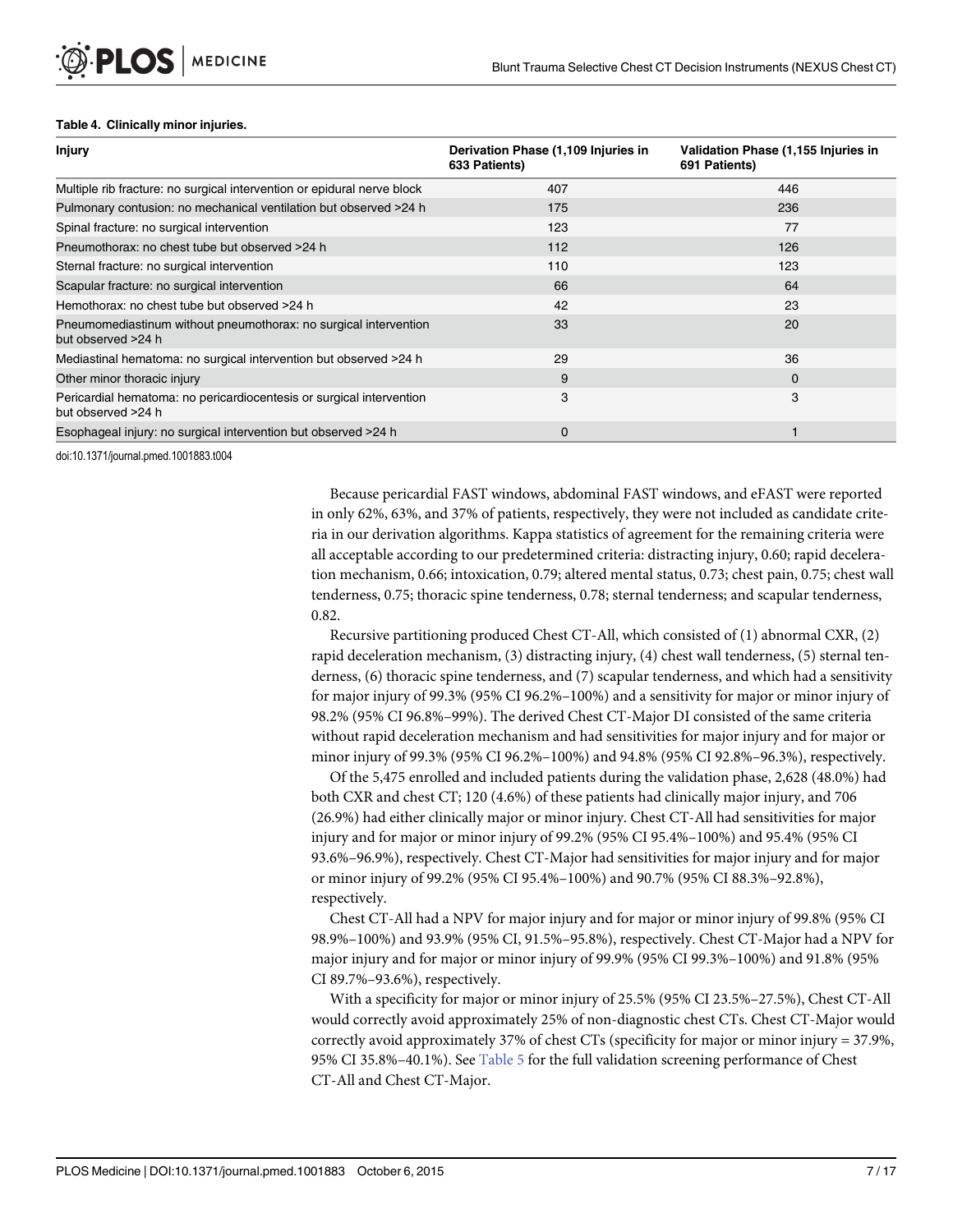| DI                              | <b>Injury</b>                                                                 | <b>Sensitivity</b>    | <b>Specificity</b>      | <b>Negative</b><br><b>Predictive Value</b> | <b>Negative</b><br><b>Likelihood Ratio</b> | <b>Positive</b><br><b>Predictive Value</b> | <b>Positive</b><br><b>Likelihood Ratio</b> |
|---------------------------------|-------------------------------------------------------------------------------|-----------------------|-------------------------|--------------------------------------------|--------------------------------------------|--------------------------------------------|--------------------------------------------|
| <b>Chest</b><br><b>CT-AII</b>   | Major injury ( $TP = 117$ ,<br>$TN = 522$ , $FP = 1,988$ ,<br>$FN = 1$        | 99.2 (95.4-<br>100)   | $20.8(19.2 -$<br>22.4)  | 99.8 (98.9-100)                            | $0.04(0.06 - 0.29)$                        | $5.6(4.6-6.6)$                             | $1.3(1.2 - 1.3)$                           |
|                                 | Major or minor injury<br>$(TP = 669, TN = 491,$<br>$FP = 1,436$ , $FN = 32$ ) | 95.4 (93.6-<br>96.9   | $25.5(23.5 -$<br>(27.5) | $93.9(91.5 - 95.8)$                        | $0.18(0.13 - 0.25)$                        | $31.9(29.8 - 33.8)$                        | $1.3(1.2 - 1.3)$                           |
| <b>Chest</b><br><b>CT-Major</b> | Major injury ( $TP = 117$ ,<br>$TN = 795$ , $FP = 1,715$ ,<br>$FN = 1$        | 99.2 (95.4-<br>100)   | $31.7(29.9 -$<br>33.5)  | 99.9 (99.3-100)                            | $0.03(0.04 - 0.19)$                        | $3.4(5.3 - 7.6)$                           | $1.5(1.4-1.5)$                             |
|                                 | Major or minor injury<br>$(TP = 636, TN = 731,$<br>$FP = 1,196$ , $FN = 65$   | $90.7(88.3 -$<br>92.8 | $37.9(35.8 -$<br>40.1)  | 91.8 (89.7-93.6)                           | $0.24(0.19 - 0.31)$                        | 34.7 (32.5-36.9)                           | $1.5(1.4-1.5)$                             |

<span id="page-7-0"></span>

| Table 5. Screening performance characteristics of Chest CT-All and Chest CT-Major in validation cohort ( $n = 2,628$ ). |  |  |
|-------------------------------------------------------------------------------------------------------------------------|--|--|
|-------------------------------------------------------------------------------------------------------------------------|--|--|

Data given as percent (95% CI).

FN, false negative (absence of all DI criteria and having injury); FP, false positive (presence of one or more DI criteria and not having injury); TN, true negative (absence of all DI criteria and not having injury); TP, true positive (presence of one or more DI criteria and having injury).

doi:10.1371/journal.pmed.1001883.t005

The sensitivity for major injury of both Chest CT-All and Chest CT-Major in our spectrum bias control group (all patients in the validation cohort who received chest imaging) was 99.2% (95% CI 95.8%–100%). The sensitivities for major or minor injury of Chest CT-All and Chest CT-Major in this control group were 95.8% (95% CI 94.1%–97.1%) and 91.5% (95% CI 89.3%– 93.4%), respectively.

Chest CT-All and Chest CT-Major failed to detect one of the 120 patients with a clinically major injury. This 80-y-old male fell down seven stairs and had a subarachnoid hemorrhage and an isolated pneumothorax that was treated with a chest tube. Chest CT-All and Chest CT-Major failed to detect 31 and 64 patients with clinically minor injury, respectively. These minor injuries, by definition, were all non-operative and consisted of rib fractures (25), sternal fracture (8), pulmonary contusion (6), thoracic spine fracture (4), scapular fracture (2), pneumothorax (1), and more than one minor injury (19). All admitted false negative patients survived to hospital discharge. Nine of the 65 (13.4%) false negative patients were discharged to home from the ED, and none of them returned to their index hospital for care within two weeks.

Regarding our assessment of patients who had negative (no injury seen) thoracic imaging in the ED, only one patient in both the derivation and validation cohorts was later diagnosed with a significant thoracic injury (a pneumothorax on hospital day two). Because he was assessed with the criterion of chest wall tenderness, his injury nevertheless would have been picked up by both DIs.

## **Discussion**

Although trauma chest CT clearly plays an integral role in blunt trauma evaluation, its indiscriminate use results in undeniable risks and costs. Toward the goal of reducing unnecessary trauma chest CT, we developed two DIs that detect clinically significant injuries with very high sensitivity, allowing clinicians to forego CT in patients who do not have DI criteria. In effect, our work provides clinicians with an evidence-based mechanism to use basic physical exam and history findings—instead of advanced imaging—to safely and efficiently rule out injury in appropriate patients.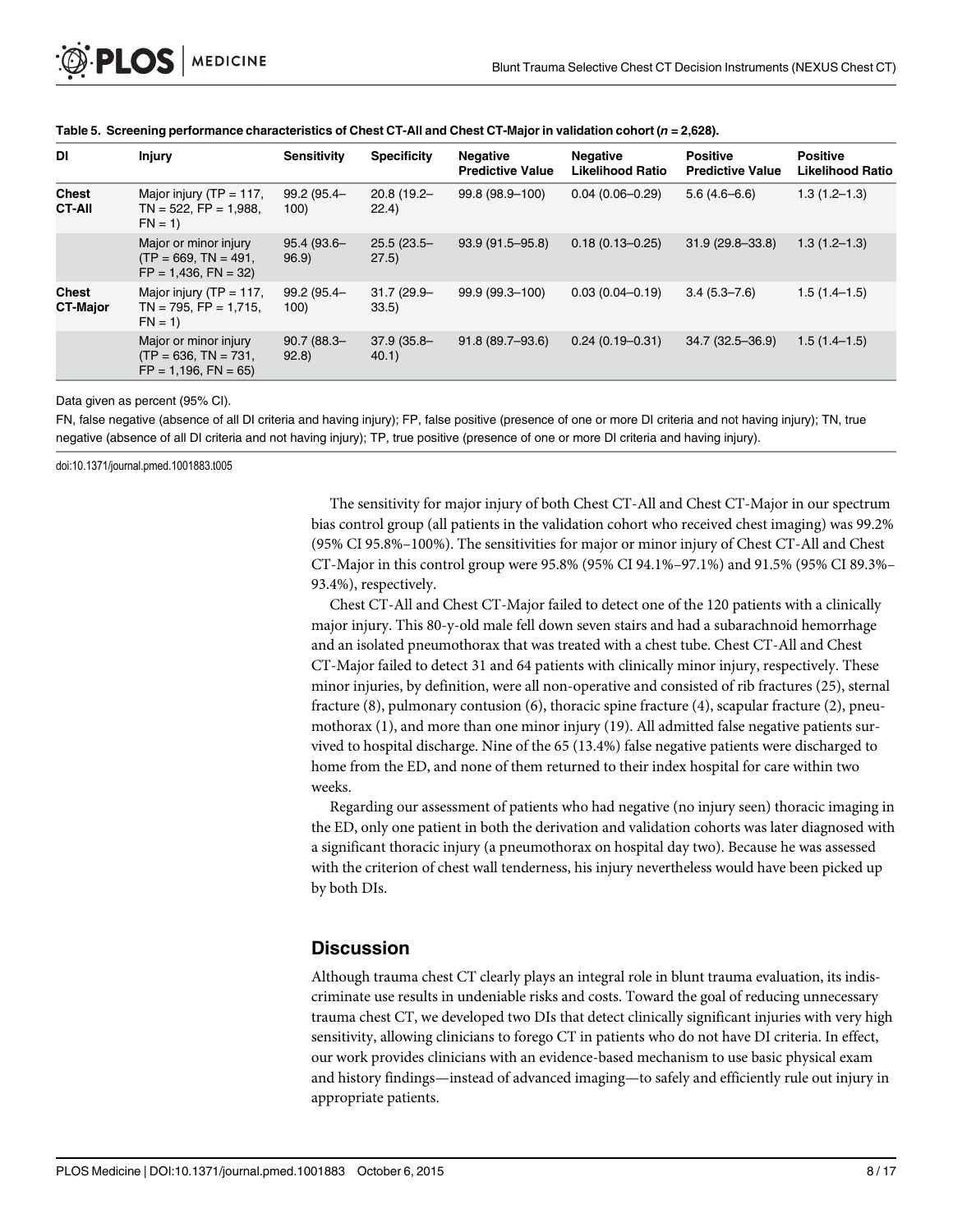<span id="page-8-0"></span>



[Fig 1. S](#page-5-0)tudy flow: derivation and validation phases. In the derivation phase, we enrolled 6,033 patients and derived the DIs on the 1,873 patients who received both CXR and chest CT. We then enrolled 5,501 patients in the validation phase and validated the two DIs in the 2,628 patients who had both CXR and chest CT. Along with these 2,628 patients, we incorporated the 2,555 validation phase patients who received only CXR into an enrollment bias sensitivity analysis.

doi:10.1371/journal.pmed.1001883.g001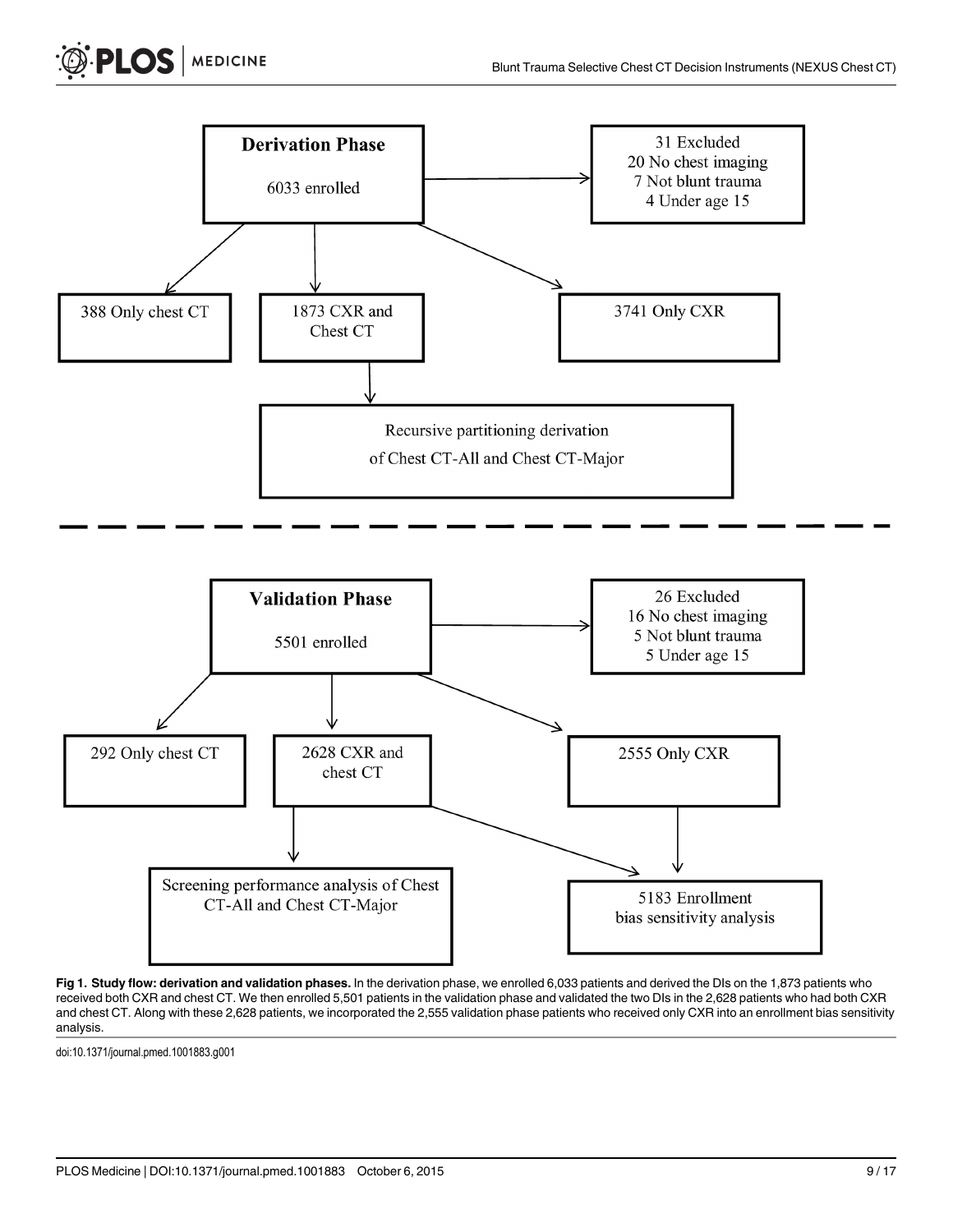<span id="page-9-0"></span>Our DIs are not the first to attempt to decrease the use of chest CT in blunt trauma patients. In a single site study, Brink et al. derived a blunt trauma chest CT DI with 95% sensitivity for clinically significant injury  $[18]$  $[18]$  $[18]$ . However, because this DI requires the performance of several types of imaging beyond CXR (abdominal ultrasound, thoracic spine X-ray, and pelvic X-ray), it is unlikely to be useful to guide acute trauma imaging decisions. Aside from the CXR, all of the criteria in our DIs are simple, straightforward portions of the routine trauma history and physical exam (primarily palpation for tenderness of the bony elements of the thorax and upper back), none of which should require extra provider time, costs, or effort. Foregoing the chest CT portion of a pan-scan has been considered by other trauma investigators. Barrios et al. reported that the addition of thoracic CT in patients who had a normal CXR and abdominal CT was of limited diagnostic utility [\[19\]](#page-13-0).

We followed the guidelines put forth by Stiell et al.  $[21]$  $[21]$  $[21]$  for optimal development of DIs and by Gilbert et al. [\[22\]](#page-13-0) for chart abstraction. Specifically, we emphasized the use of simple criteria that can be easily and reliably assessed; we controlled extensively for spectrum bias and ensured complete follow-up of all enrolled participants; we defined outcomes independently of the criteria, with complete blinding of abstractors for these elements; and, most importantly, we conducted all of this work prospectively, with separate, independent cohorts for derivation and subsequent validation.

To further optimize the external validity of our work, we emphasized real-world conditions [\[23](#page-13-0)]. Our criteria assessments were performed during routine trauma physical exams and recorded before imaging result acquisition, thereby closely replicating the manner in which clinicians would apply a DI for CT decisions.

When designing this study, we were cognizant of distinct trauma practice variations and ideological differences in terms of injury diagnosis thresholds [\[24\]](#page-13-0). We therefore convened a multidisciplinary panel to classify injuries seen on CT and developed two distinct DIs. For clinicians who believe it is important to diagnose all (or nearly all) injuries, we developed Chest CT-All, which detects both major and minor injuries with high sensitivity and which may allow providers to forego unnecessary chest CT in approximately 25% of patients. For clinicians who seek to detect only those injuries that result in interventions, we recommend our second DI, Chest CT-Major, which maintains an equally high sensitivity for major injuries and has a greater specificity of over 37%, thereby sparing more patients from unnecessary CT. The only difference between the two DIs is the inclusion of the criterion of rapid decelerating mechanism in Chest CT-All, which allowed for greater detection of minor injuries. See [Fig 2](#page-10-0) for our recommended implementation of Chest CT-All and Chest CT-Major.

Vigilance for highly lethal aortic or great vessel injuries is commonly used as a primary justification for ordering chest CT in blunt trauma cases  $[4-6,25,26]$  $[4-6,25,26]$  $[4-6,25,26]$ . Our DIs detected all of the 21 aortic/great vessel injuries seen in our derivation and validation sets, and they would have detected all 17 of the aortic injuries in our prior NEXUS Chest studies [\[16,18](#page-13-0)]. Notably, CXR was normal (including normal mediastinal width) in eight (38%) of these cases, and there was no rapid deceleration mechanism in seven (33%) of these cases.

FAST, especially eFAST for pneumothorax, has been shown to have great utility in trauma evaluation [[27\]](#page-14-0). Although adherence to our a priori rules of DI development precluded the use of eFAST in our current DIs, we plan to incorporate it in another decision rule.

Perhaps the greatest criticism of our work may come from those who strongly espouse chest CT as part of universal head-to-pelvis CT (pan-scan) in major blunt trauma evaluation  $[4-6]$  $[4-6]$  $[4-6]$  $[4-6]$ . We recognize that pan-scan may be the most practical and appropriate diagnostic approach in patients with severe, hemodynamically unstable trauma affecting multiple anatomic regions, especially when clinicians have concerns about repeat CT scans and multiple doses of intravenous contrast [\[6,7](#page-13-0)[,28,29\]](#page-14-0). Our DIs, however, are intended to benefit the less critically injured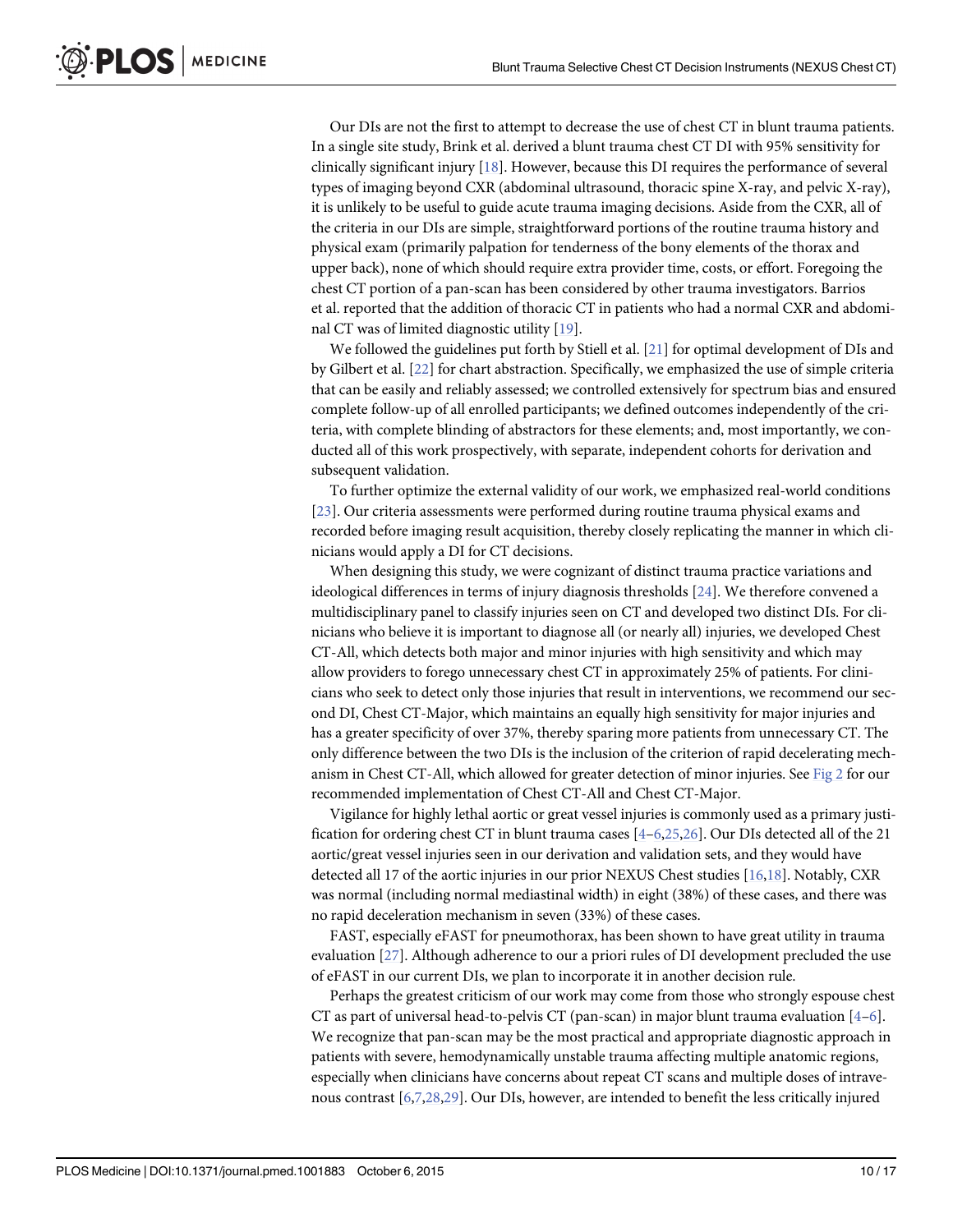<span id="page-10-0"></span>patient, in whom portable anteroposterior CXR is the most common initial diagnostic step. Even the staunchest trauma CT scan advocates may recognize a tipping point for the utility of pan-scan—that there must exist a group of patients in whom the risks (and costs) of CT outweigh its potential diagnostic benefits. With a risk of significant missed injury of approximately 1%, we believe that our DIs meet a practical threshold for safety.

Some authorities may also contend that that the true added cost of CT to hospitals is minimal and that CT radiation concerns are overblown and should not be considered in acute trauma situations [\[6](#page-13-0)]. However, patient-centered care requires that physicians consider patients' views and respect their autonomy whenever possible. We have demonstrated that most patients wish to discuss the risks and costs of trauma CT and that they would often choose to accept a low risk  $(<2\%)$  of missed life-threatening injury to avoid the radiation expo-sure and charges attendant with chest CT [\[30\]](#page-14-0).

The radiation risks of CT are underappreciated, and as we acknowledged and addressed from the outset of our preliminary study planning, opinions vary widely regarding the need to diagnose non-interventional injuries  $[4 - 7,31 - 33]$  $[4 - 7,31 - 33]$  $[4 - 7,31 - 33]$  $[4 - 7,31 - 33]$  $[4 - 7,31 - 33]$  $[4 - 7,31 - 33]$  $[4 - 7,31 - 33]$ . Prior to the widespread use of chest CT in



[Fig 2. N](#page-9-0)EXUS Chest CT decision instrument implementation. Abnormal CXR is any thoracic injury (including clavicle fracture) or a widened mediastinum. Rapid deceleration mechanism is a fall from >20 feet (6.1 m) or a motor vehicle accident at >40 miles (64.4 km) per hour with sudden deceleration. Thoracic injury is defined as pneumothorax, hemothorax, aortic or great vessel injury, multiple rib fractures, ruptured diaphragm, sternal fracture, scapular fracture, thoracic spine fracture, esophageal injury, tracheal/bronchial injury, or pulmonary contusion/laceration. \*These four criteria may be evaluated together as any thoracic wall, sternal, spine, or scapular tenderness. Sen, sensitivity; Spec, specificity.

doi:10.1371/journal.pmed.1001883.g002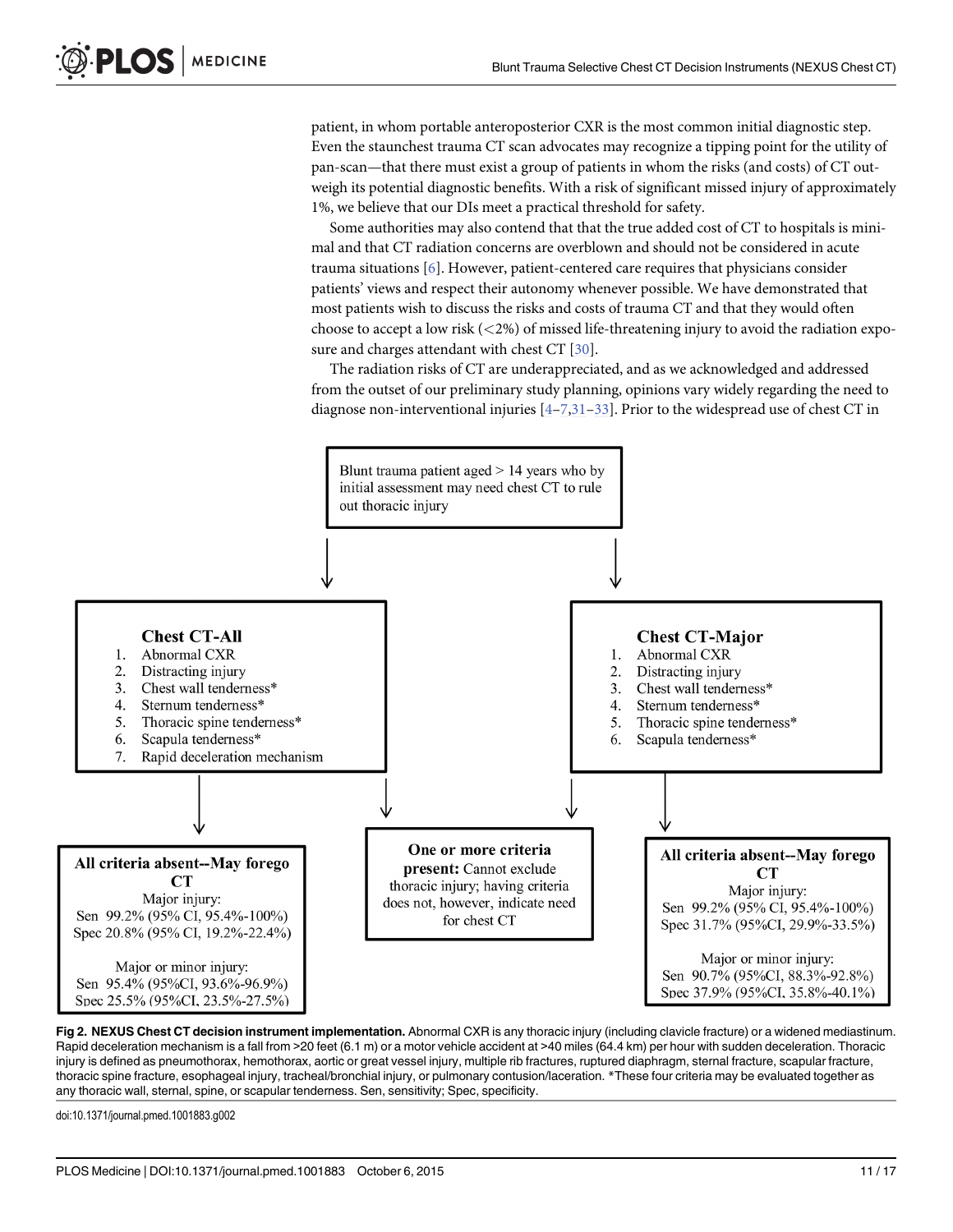<span id="page-11-0"></span>trauma, minor injuries would commonly go undetected, and providers would focus on dealing with clinical complications as they arose, rather than attempting to diagnose these injuries preemptively. Most of the missed injuries were rib fractures, isolated sternal fractures, and small pulmonary contusions. Most authorities agree that isolated sternal fractures can be managed on an outpatient basis, and, similarly, occult pulmonary contusions (those that are seen only on CT) are of little consequence  $[34–36]$  $[34–36]$  $[34–36]$  $[34–36]$ . Given that the management of all these injuries is primarily pain control and observation (care that is routine and occurs with thoracic trauma in general) [[37\]](#page-14-0), we believe that the extra radiation exposure and cost of chest CT for a 100% detection rate of these injuries is not justified.

Our work does not refute studies reporting that CXR alone has a low sensitivity for important findings that are seen on chest CT [\[38](#page-14-0)–[40](#page-14-0)]. CXR (without the other elements in our DIs) failed to detect many of the injuries in [Table 4](#page-6-0). Similarly, we are not arguing against the use of CT to better characterize injuries suggested by CXR.

As we have emphasized in our prior work [\[18\]](#page-13-0), these NEXUS Chest CT DIs are one-way directive rules that should be used only to rule out major injury and forego chest CT. Having DI criteria, such as an abnormal CXR or chest wall tenderness, in no way indicates the need for CT—misapplication of our DIs in this manner can paradoxically lead to greater imaging.

We recognize that clinicians may order CT scans in response to fear of missing injuries and medical-legal concerns. We believe that clinicians, by documenting that patients are low risk based on NEXUS Chest CT DI criteria, may use our work to counter this legal risk in a manner similar to the current clinical implementation of the NEXUS cervical spine and PECARN pediatric head trauma rules [\[41,42\]](#page-14-0).

#### Limitations

Variance in injury prevalence may impact the NPV of our DIs when applied to different populations. Lower level trauma centers likely treat a less severely injured population, and our NEXUS Chest CT DIs may therefore exhibit lower NPV at these sites. Sensitivity, however, should remain consistent.

Although most of the providers assessing patients were resident physicians, potentially limiting external applicability to non-teaching hospitals, all of our criteria are simple, with high inter-rater reliability. We believe that they can be assessed easily by a broad range of clinicians.

We believe that the differences in the rates of major and minor injury diagnosis between the derivation and validation cohorts resulted from changes in CT evaluation protocols at our trauma centers over time. As new trauma protocols dictated that more patients receive automatic head-to-pelvis CT (regardless of whether or not they had evidence of thoracic trauma), the diagnostic efficiency of chest CT was decreased.

With regard to injuries missed by the DIs, most were rib, sternal, thoracic spine, or scapular fractures. Considering that our DIs include criteria for tenderness to palpation of all of these bony structures, these missed injuries were likely very minor (causing no clinically detectable tenderness). It is also possible that some clinicians in the study did not thoroughly examine these structures or that they merely checked boxes when filling out the DI data collection forms; some of these cases may therefore not reflect true injury detection failures.

Practitioners may disagree with our injury classifications, placing greater or lesser value on certain diagnoses. For example, some clinicians may believe that all sternal fractures are major injuries, impacting patient care even without surgical intervention. Our designation of injuries as major and minor, however, reflects a balanced consensus of both emergency medicine physicians and trauma surgeons. Furthermore, our development of two distinct DIs reflects our recognition that perspectives and practice patterns are likely to vary among clinicians.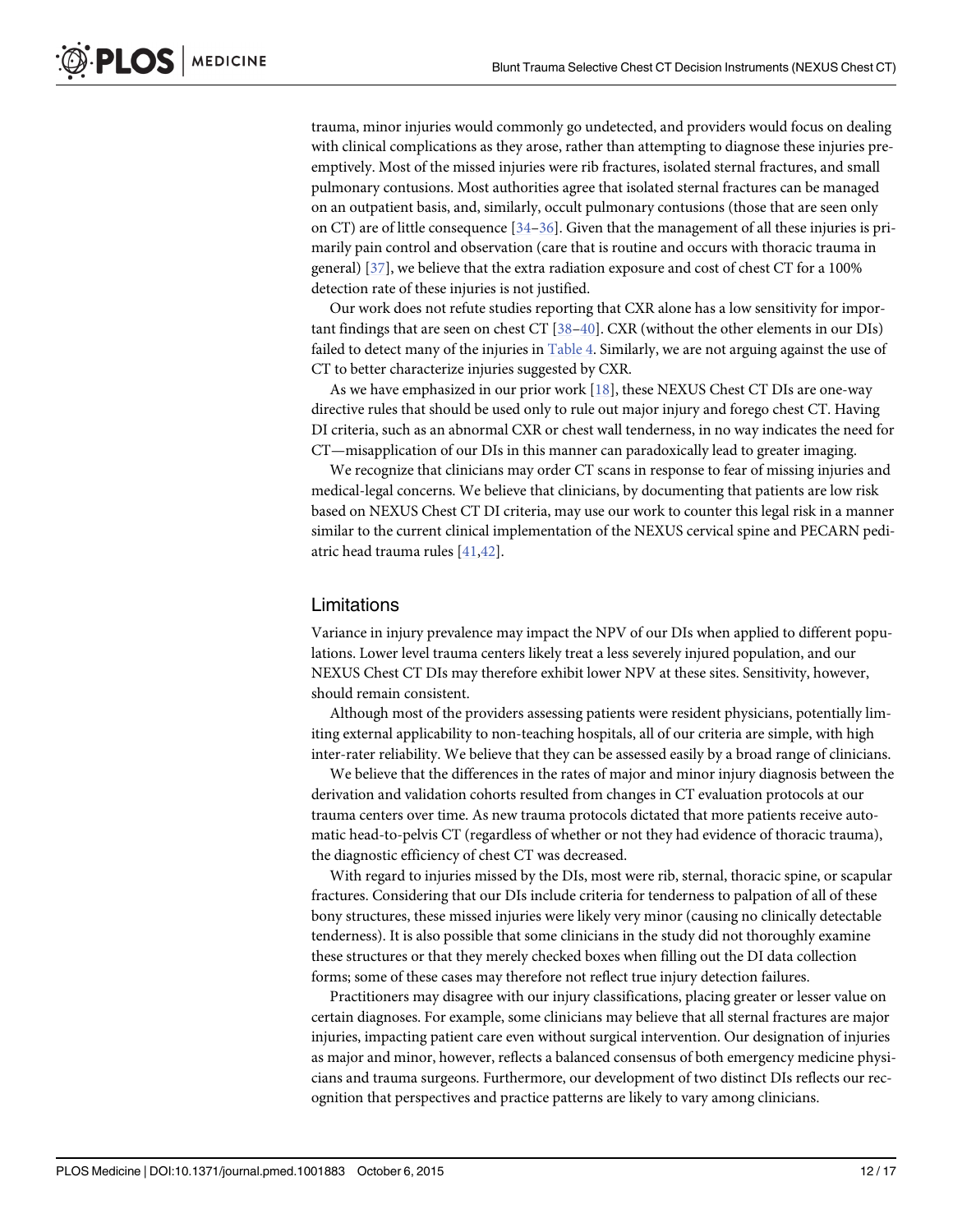<span id="page-12-0"></span>Finally, our DIs cannot replace clinical judgment—rather they are meant to augment it. They also do not apply to the pediatric population under 15 y of age. Given that the radiation risks of chest CT are higher in younger patients and may be negligible in elderly patients, providers may wish to apply our DIs differentially by age.

## **Conclusions**

Evaluating two cohorts of adult blunt trauma patients, we prospectively derived and validated two NEXUS Chest CT DIs, which consist of simple, readily available criteria that detect clinically significant thoracic and intra-thoracic injury with very high sensitivity. Incorporation of these DIs into trauma evaluation protocols may allow for a safe reduction of approximately 25%–37% of non-diagnostic chest CTs, thereby reducing costs and avoiding radiation exposure in the disproportionately young trauma population.

## Supporting Information

[S1 STARD.](http://www.plosone.org/article/fetchSingleRepresentation.action?uri=info:doi/10.1371/journal.pmed.1001883.s001) STARD checklist. (DOCX)

[S1 Appendix.](http://www.plosone.org/article/fetchSingleRepresentation.action?uri=info:doi/10.1371/journal.pmed.1001883.s002) Criteria definitions. The criteria are defined for purposes of clarity and to ensure consistent data collection. They do not represent recommendations for patient evaluation. (DOC)

## Acknowledgments

Funded by University of California Center for Health Quality and Innovation.

## Author Contributions

Conceived and designed the experiments: RR ML DN AR BB GH WM AM. Performed the experiments: RR ML DN AR BB GH WM AM. Analyzed the data: RR IA. Wrote the first draft of the manuscript: RR. Contributed to the writing of the manuscript: RR ML DN AR BB GH WM AM IA. Enrolled patients: RR ML DN AR BB GH WM AM. Agree with the manuscript's results and conclusions: RR ML DN AR BB GH WM AM IA. All authors have read, and confirm that they meet, ICMJE criteria for authorship.

#### References

- [1.](#page-1-0) Korley FK, Pham JC, Kirsch TD. Use of advanced radiology during visits to US emergency departments for injury-related conditions, 1998–2007. JAMA. 2010; 304:1465–1471. doi: [10.1001/jama.2010.1408](http://dx.doi.org/10.1001/jama.2010.1408) PMID: [20924012](http://www.ncbi.nlm.nih.gov/pubmed/20924012)
- 2. Larson DB, Johnson LW, Schnell BM, Salisbury SR, Forman HP. National trends in CT use in the emergency department: 1995–2007. Radiology. 2011; 258:164–173. doi: [10.1148/radiol.10100640](http://dx.doi.org/10.1148/radiol.10100640) PMID: [21115875](http://www.ncbi.nlm.nih.gov/pubmed/21115875)
- 3. Broder J, Warshauer DM. Increasing utilization of computed tomography in the adult emergency department, 2000–2005. Emerg Radiol. 2006; 13:25–30. PMID: [16900352](http://www.ncbi.nlm.nih.gov/pubmed/16900352)
- [4.](#page-9-0) Huber-Wagner S, Lefering R, Qvick LM, Körner M, Kay MV, Pfeifer KJ, et al. Effect of whole-body CT during trauma resuscitation on survival: a retrospective multicentre study. Lancet. 2009; 373:1455– 1461. doi: [10.1016/S0140-6736\(09\)60232-4](http://dx.doi.org/10.1016/S0140-6736(09)60232-4) PMID: [19321199](http://www.ncbi.nlm.nih.gov/pubmed/19321199)
- 5. Salim A, Sangthong B, Martin M, Brown C, Plurad D, Demetriades D. Whole body imaging in blunt multisystem trauma patients without obvious signs of injury. Arch Surg. 2006; 141:468–475. PMID: [16702518](http://www.ncbi.nlm.nih.gov/pubmed/16702518)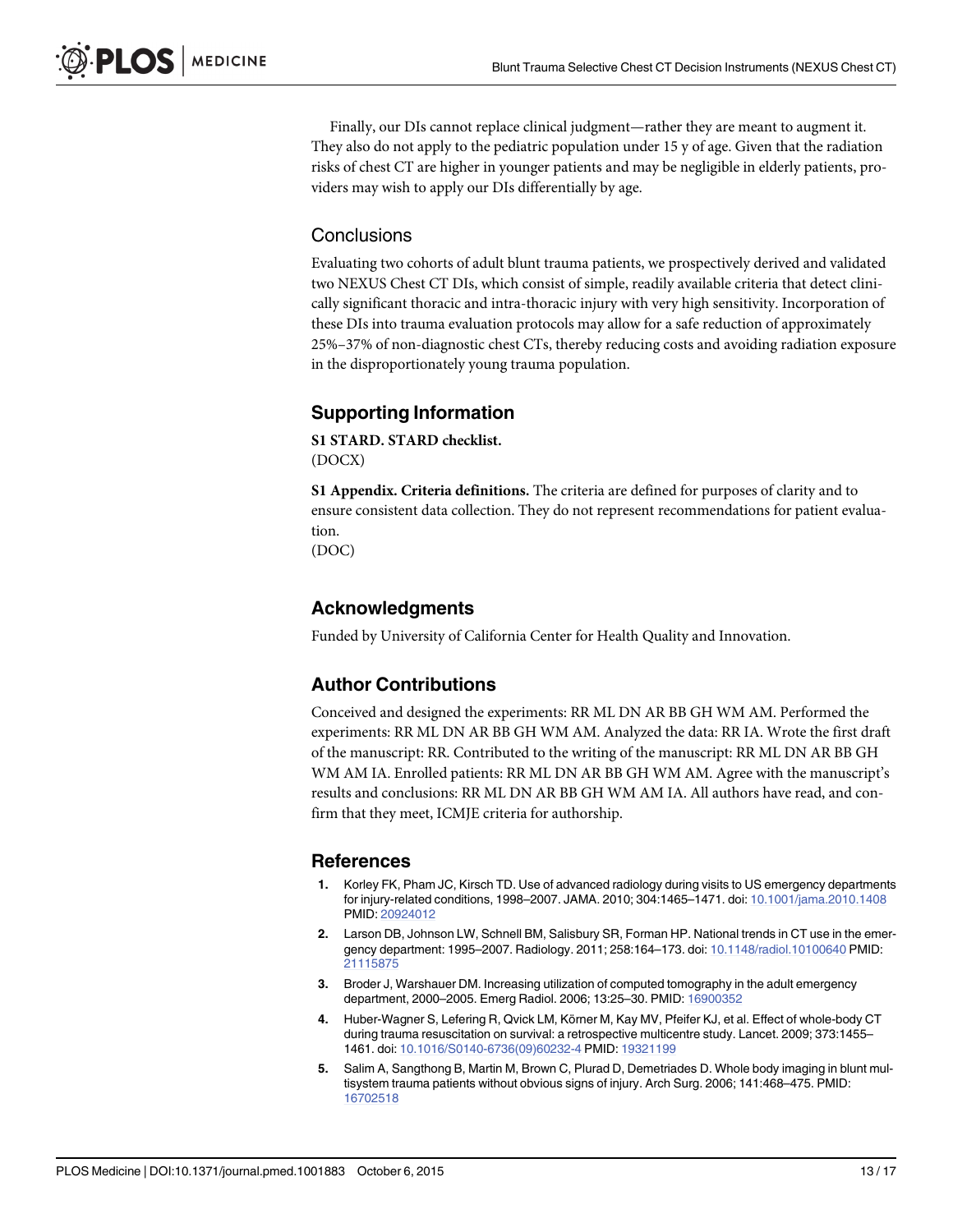- <span id="page-13-0"></span>[6.](#page-9-0) Tillou A, Gupta M, Baraff LJ, Schriger DL, Hoffman JR, Hiatt JR, et al. Is the use of pan-computed tomography for blunt trauma justified? A prospective evaluation. J Trauma. 2009; 67:779–787. doi: [10.](http://dx.doi.org/10.1097/TA.0b013e3181b5f2eb) [1097/TA.0b013e3181b5f2eb](http://dx.doi.org/10.1097/TA.0b013e3181b5f2eb) PMID: [19820586](http://www.ncbi.nlm.nih.gov/pubmed/19820586)
- [7.](#page-1-0) Campion EM, Mackersie RC. Recent developments in the assessment of the multiply injured trauma patient. Opin Crit Care. 2014; 20:620–625.
- [8.](#page-1-0) Smith-Bindman R, Lipson J, Marcus R, Kim KP, Mahesh M, Gould R, et al. Radiation dose associated with common computed tomography examinations and the associated lifetime attributable risk of cancer. Arch Intern Med. 2009; 169:2078–2086. doi: [10.1001/archinternmed.2009.427](http://dx.doi.org/10.1001/archinternmed.2009.427) PMID: [20008690](http://www.ncbi.nlm.nih.gov/pubmed/20008690)
- 9. Brenner DJ, Hall EJ. Computed tomography—an increasing source of radiation exposure. N Engl JMed. 2007; 357:2277–2284.
- 10. Fazel R, Krumholz HM, Wang Y, Ross JS, Chen J, Ting HH, et al. Exposure to low-dose ionizing radiation from medical imaging procedures. N Engl J Med. 2009; 361:849–857. doi: [10.1056/](http://dx.doi.org/10.1056/NEJMoa0901249) [NEJMoa0901249](http://dx.doi.org/10.1056/NEJMoa0901249) PMID: [19710483](http://www.ncbi.nlm.nih.gov/pubmed/19710483)
- [11.](#page-1-0) Berrington de González A, Mahesh M, Kim KP, Bhargavan M, Lewis R, Mettler F, et al. Projected cancer risks from computed tomographic scans performed in the United States in 2007. Arch Intern Med. 2009; 169:2071–2077. doi: [10.1001/archinternmed.2009.440](http://dx.doi.org/10.1001/archinternmed.2009.440) PMID: [20008689](http://www.ncbi.nlm.nih.gov/pubmed/20008689)
- [12.](#page-1-0) Amis ES Jr, Butler PF, Applegate KE, Birnbaum SB, Brateman LF, Hevezi JM, et al. American College of Radiology white paper on radiation dose in medicine. J Am Coll Radiol. 2007; 4:272–284. PMID: [17467608](http://www.ncbi.nlm.nih.gov/pubmed/17467608)
- 13. ABIM Foundation, American College of Surgeons. Five things physicians and patients should question. Chicago: American College of Surgeons. Available: [https://www.facs.org/~/media/files/education/](https://www.facs.org/~/media/files/education/acslist.ashx) [acslist.ashx.](https://www.facs.org/~/media/files/education/acslist.ashx) Accessed 3 September 2015.
- [14.](#page-1-0) Hricak H, Brenner DJ, Adelstein SJ, Frush DP, Hall EJ, Howell RW, et al. Managing radiation use in medical imaging: a multifaceted challenge. Radiology. 2011; 258:889–905. doi: [10.1148/radiol.](http://dx.doi.org/10.1148/radiol.10101157) [10101157](http://dx.doi.org/10.1148/radiol.10101157) PMID: [21163918](http://www.ncbi.nlm.nih.gov/pubmed/21163918)
- [15.](#page-1-0) Rodriguez RM, Baumann BM, Raja AS, Langdorf MI, Anglin D, Bradley RN, et al. Diagnostic yields, charges, and radiation dose of chest imaging in blunt trauma evaluation. Acad Emerg Med. 2014; 6:644–650.
- [16.](#page-2-0) Rodriguez RM, Hendey GW, Mower W, Kea B, Fortman J, Merchant G, et al. Derivation of a decision instrument for selective chest radiography in blunt trauma. J Trauma. 2011; 71:549–553. doi: [10.1097/](http://dx.doi.org/10.1097/TA.0b013e3181f2ac9d) [TA.0b013e3181f2ac9d](http://dx.doi.org/10.1097/TA.0b013e3181f2ac9d) PMID: [21045745](http://www.ncbi.nlm.nih.gov/pubmed/21045745)
- [17.](#page-4-0) Rodriguez RM, Anglin D, Langdorf MI, Baumann BM, Hendey GW, Bradley RN, et al. NEXUS Chest: validation of a decision instrument for selective chest imaging in blunt trauma. JAMA Surg. 2013; 148:940–946. doi: [10.1001/jamasurg.2013.2757](http://dx.doi.org/10.1001/jamasurg.2013.2757) PMID: [23925583](http://www.ncbi.nlm.nih.gov/pubmed/23925583)
- [18.](#page-9-0) Brink M, Deunk J, Dekker HM, Edwards MJ, Kool DR, van Vugt AB, et al. Criteria for the selective use of chest computed tomography in blunt trauma patients. Eur Radiol. 2010; 20:818–828. doi: [10.1007/](http://dx.doi.org/10.1007/s00330-009-1608-y) [s00330-009-1608-y](http://dx.doi.org/10.1007/s00330-009-1608-y) PMID: [19760233](http://www.ncbi.nlm.nih.gov/pubmed/19760233)
- [19.](#page-2-0) Barrios C, Pham J, Malinoski D, Dolich M, Lekawa M, Cinat M. Ability of a chest X-ray and an abdominal computed tomography scan to identify traumatic thoracic injury. Am J Surg. 2010; 200:741–744. doi: [10.1016/j.amjsurg.2010.08.004](http://dx.doi.org/10.1016/j.amjsurg.2010.08.004) PMID: [21146014](http://www.ncbi.nlm.nih.gov/pubmed/21146014)
- [20.](#page-4-0) Harris PA, Taylor R. Thielke R, Payne J, Gonzalez N, Conde JG. Research electronic data capture (REDCap)—a metadata-driven methodology and workflow process for providing translational research informatics support, J Biomed Inform. 2009; 42:377–381. doi: [10.1016/j.jbi.2008.08.010](http://dx.doi.org/10.1016/j.jbi.2008.08.010) PMID: [18929686](http://www.ncbi.nlm.nih.gov/pubmed/18929686)
- [21.](#page-9-0) Stiell IG, Wells GA. Methodologic standards for the development of clinical decision rules in emergency medicine. Ann Emerg Med. 1999; 33:437–447. PMID: [10092723](http://www.ncbi.nlm.nih.gov/pubmed/10092723)
- [22.](#page-9-0) Gilbert EH, Lowenstein SR, Koziol-McLain J, Barta DC, Steiner J. Chart reviews in emergency medicine research: where are the methods? Ann Emerg Med. 1996; 27:305–308. PMID: [8599488](http://www.ncbi.nlm.nih.gov/pubmed/8599488)
- [23.](#page-9-0) Brehaut JC, Stiell IG, Visentin L, Graham ID. Clinical decision rules "in the real world": how a widely dis-seminated rule is used in everyday practice. Acad Emerg Med. 2005; 12:948-956. PMID: [16166599](http://www.ncbi.nlm.nih.gov/pubmed/16166599)
- [24.](#page-9-0) Gupta M, Schriger DL, Hiatt JR, Cryer HG, Tillou A, Hoffman JR, et al. Selective use of computed tomography compared with routine whole body imaging in patients with blunt trauma. Ann Emerg Med. 2011; 58:407–416. doi: [10.1016/j.annemergmed.2011.06.003](http://dx.doi.org/10.1016/j.annemergmed.2011.06.003) PMID: [21890237](http://www.ncbi.nlm.nih.gov/pubmed/21890237)
- [25.](#page-9-0) Chen MYM, Miller PR, McLaughlin CA, Kortesis BG, Kvavnagh PV, Dyer RB. The trend of using computed tomography in the detection of acute thoracic aortic and branch vessel injury after blunt thoracic trauma: single-center experience over 13 years. J Trauma. 2004; 56:783–785. PMID: [15187742](http://www.ncbi.nlm.nih.gov/pubmed/15187742)
- [26.](#page-9-0) Fishman JE. Imaging of blunt aortic and great vessel trauma. J Thorac Imaging. 2000; 15:97–103. PMID: [10798628](http://www.ncbi.nlm.nih.gov/pubmed/10798628)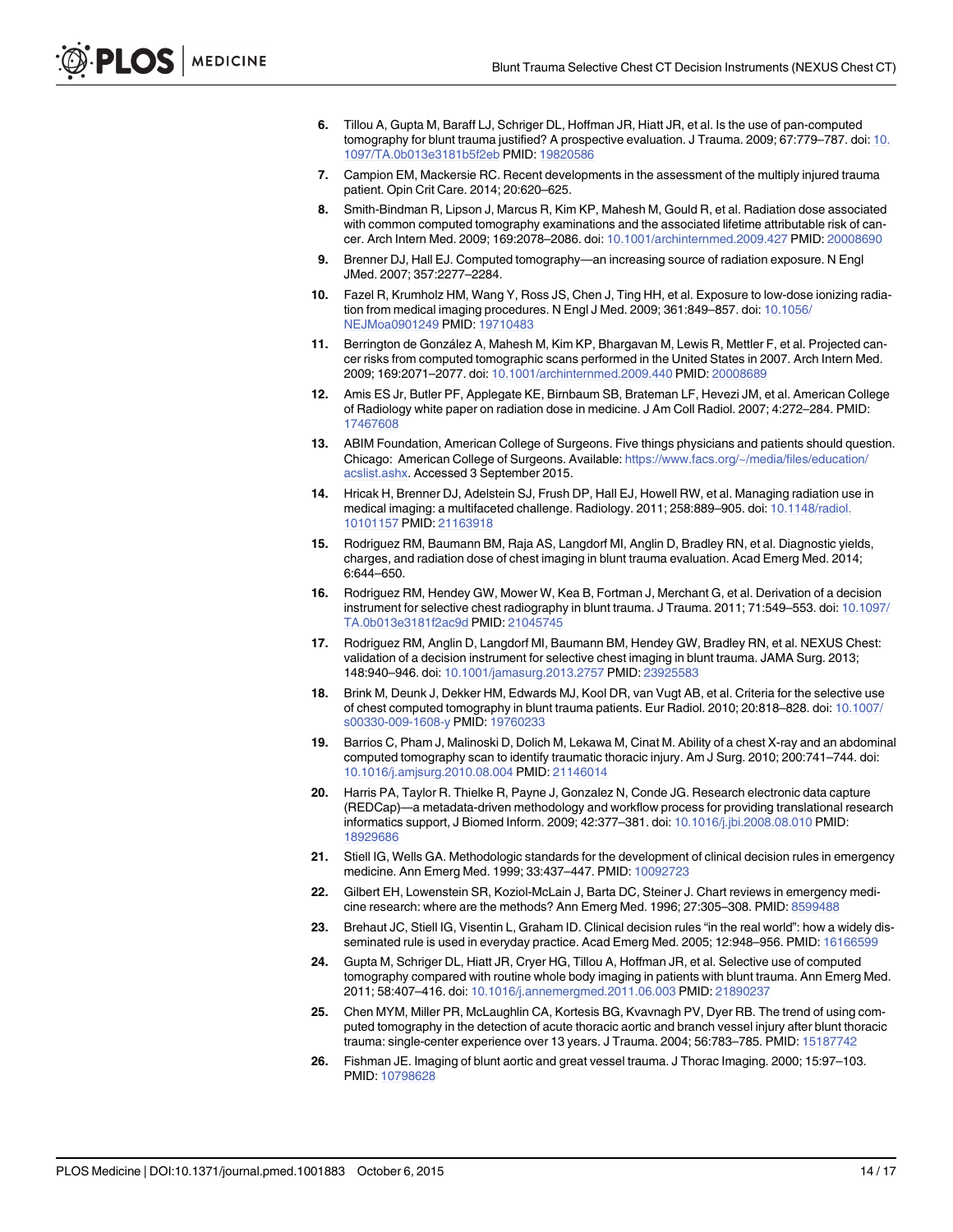- <span id="page-14-0"></span>[27.](#page-9-0) Nandipati KC, Allamaneni S, Kalcarla R, Wong A, Richards N, Satterfield J, et al. Extended focused assessment with sonography for trauma (EFAST) in the diagnosis of pneumothorax: experience at a community based level I trauma center. Injury. 2011; 42:511–514. doi: [10.1016/j.injury.2010.01.105](http://dx.doi.org/10.1016/j.injury.2010.01.105) PMID: [20149371](http://www.ncbi.nlm.nih.gov/pubmed/20149371)
- [28.](#page-9-0) Huber-Wagner S, Biberthaler P, Habarle S, Wierer M, Dobritz M, Rummeny E, et al. Whole-body CT in haemodynamically unstable severely injured patients—a retrospective, multicentre study. PLoS ONE. 2013; 8:e68880. doi: [10.1371/journal.pone.0068880](http://dx.doi.org/10.1371/journal.pone.0068880) PMID: [23894365](http://www.ncbi.nlm.nih.gov/pubmed/23894365)
- [29.](#page-9-0) Jiang L, Ma Y, Jiang S, Ye L, Zheng Z, Xu Y, et al. Comparison of whole-body computed tomography vs selective radiological imaging on outcomes in major trauma patients: a meta-analysis. Scand J Trauma Resusc Emerg Med. 2014; 22:54. doi: [10.1186/s13049-014-0054-2](http://dx.doi.org/10.1186/s13049-014-0054-2) PMID: [25178942](http://www.ncbi.nlm.nih.gov/pubmed/25178942)
- [30.](#page-10-0) Rodriguez RM, Henderson TM, Ritchie AM, Langdorf MI, Raja AS, Silverman E, et al. Patient preferences and acceptable risk for computed tomography in trauma. Injury. 2014; 45:1345–1349. doi: [10.](http://dx.doi.org/10.1016/j.injury.2014.03.011) [1016/j.injury.2014.03.011](http://dx.doi.org/10.1016/j.injury.2014.03.011) PMID: [24742979](http://www.ncbi.nlm.nih.gov/pubmed/24742979)
- [31.](#page-10-0) Lee CI, Haims AH, Monico EP, Brink JA, Forman HP. Diagnostic CT scans: assessment of patient, physician, and radiologist awareness of radiation dose and possible risks. Radiology. 2004; 231:393–398. PMID: [15031431](http://www.ncbi.nlm.nih.gov/pubmed/15031431)
- 32. Hall EJ, Brenner DJ. Cancer risks from diagnostic radiology. Br J Radiol. 2008; 81:362–378. doi: [10.](http://dx.doi.org/10.1259/bjr/01948454) [1259/bjr/01948454](http://dx.doi.org/10.1259/bjr/01948454) PMID: [18440940](http://www.ncbi.nlm.nih.gov/pubmed/18440940)
- [33.](#page-10-0) Sarma A, Heilbrun ME, Conner KE, Stevens SM, Woller SC, Elliott CG. Radiation and chest CT scan examinations: what do we know? Chest. 2012; 142:750–760. doi: [10.1378/chest.11-2863](http://dx.doi.org/10.1378/chest.11-2863) PMID: [22948579](http://www.ncbi.nlm.nih.gov/pubmed/22948579)
- [34.](#page-11-0) Odell DD, Peleg K, Givon A, Radomislensky I, Makey I, Decamp MM, et al. Sternal fracture: isolated lesion versus polytrauma from associated extrasternal injuries—analysis of 1,867 cases. J Trauma. 2013; 75:448–452.
- 35. Hossian M, Ramavath A, Kulangara J, Andrew JG. Current management of isolated sterna fractures in the UK: time for evidences based practice? A cross-sectional survey and review of the literature. Injury. 2010; 41:495–498. doi: [10.1016/j.injury.2009.07.072](http://dx.doi.org/10.1016/j.injury.2009.07.072) PMID: [19682680](http://www.ncbi.nlm.nih.gov/pubmed/19682680)
- [36.](#page-11-0) Deunk J, Poels TC, Brink M, Dekker HM, Kool DR, Blickman JG, et al. The clinical outcome of occult pulmonary contusion on multidetector-row computed tomography in blunt trauma patients. J Trauma. 2010; 68:387–394. doi: [10.1097/TA.0b013e3181a7bdbd](http://dx.doi.org/10.1097/TA.0b013e3181a7bdbd) PMID: [20154551](http://www.ncbi.nlm.nih.gov/pubmed/20154551)
- [37.](#page-11-0) de Lesquen H, Avaro J, Gust L, Ford RM, Beranger F, Natale C, et al. Surgical management for the first 48 h following blunt chest trauma: state of the art (excluding vascular injuries). Interact Cardiovasc Thorac Surg. 2015; 20:399–408. doi: [10.1093/icvts/ivu397](http://dx.doi.org/10.1093/icvts/ivu397) PMID: [25476459](http://www.ncbi.nlm.nih.gov/pubmed/25476459)
- [38.](#page-11-0) Ziegler K, Feeny JM, Desai C, Sharpio D, Marshall WT, Twohig M. Retrospective review of the use and costs of routine chest x rays in a trauma setting. J Trauma Manag Outcomes. 2013; 7:2. doi: [10.1186/](http://dx.doi.org/10.1186/1752-2897-7-2) [1752-2897-7-2](http://dx.doi.org/10.1186/1752-2897-7-2) PMID: [23656999](http://www.ncbi.nlm.nih.gov/pubmed/23656999)
- 39. Traub M, Stevenson M, McEvoy S, Briggs G, Lo SK, Leibman S, et al. The use of chest computed tomography versus chest X-ray in patients with major blunt trauma. Injury. 2007; 38:43–47. PMID: [17045268](http://www.ncbi.nlm.nih.gov/pubmed/17045268)
- [40.](#page-11-0) Kea B, Gamarallage R, Fortman J, Lunney K, Hendey GW, Rodriguez RM. What is the clinical significance of chest computed tomography when the chest x-ray result is normal in patients with blunt trauma? Am J Emerg Med. 2013; 31:1268–1273. doi: [10.1016/j.ajem.2013.04.021](http://dx.doi.org/10.1016/j.ajem.2013.04.021) PMID: [23796979](http://www.ncbi.nlm.nih.gov/pubmed/23796979)
- [41.](#page-11-0) Kuppermann N, Holmes JF, Dayan PS, Hoyle JD Jr, Atabaki SM, Holubkov R, et al. Identification of children at very low risk of clinically-important brain injuries after head trauma: a prospective cohort study. Lancet. 2009; 374:1160–1170. doi: [10.1016/S0140-6736\(09\)61558-0](http://dx.doi.org/10.1016/S0140-6736(09)61558-0) PMID: [19758692](http://www.ncbi.nlm.nih.gov/pubmed/19758692)
- [42.](#page-11-0) Hoffman JR, Mower WR, Wolfson AB, Todd KH, Zucker MI. Validity of a set of clinical criteria to rule out injury to the cervical spine in patients with blunt trauma. National Emergency X-Radiography Utilization Study Group. N Engl J Med. 2000; 343:94–99. PMID: [10891516](http://www.ncbi.nlm.nih.gov/pubmed/10891516)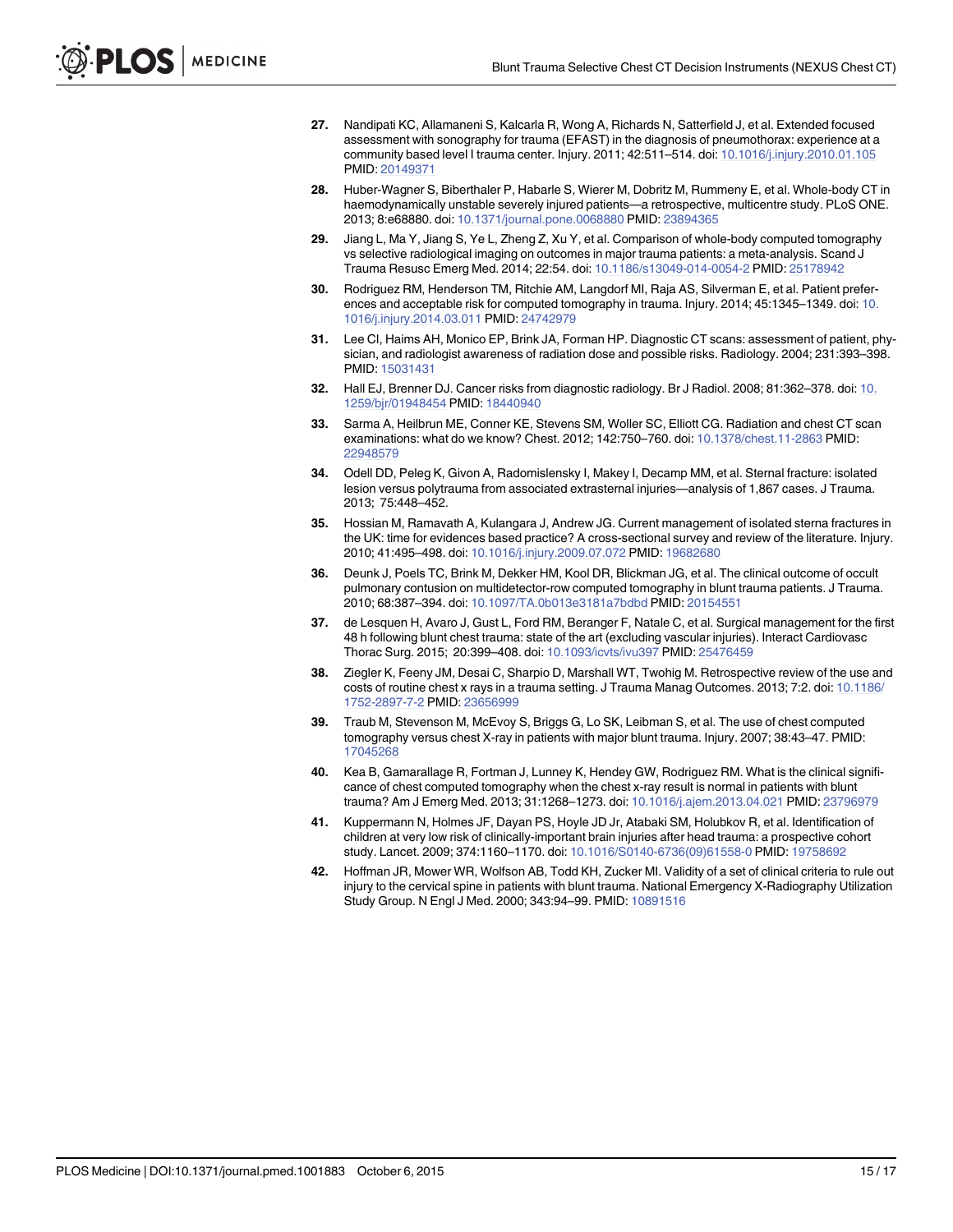## Editors' Summary

#### **Background**

Trauma—a serious injury to the body caused by violence or an accident—is a major global health problem. Every year, events that include traffic collisions, falls, and burns cause injuries that kill more than 5 million people (9% of annual global deaths). Road traffic accidents alone cause about 1.24 million deaths per year. In many countries, including the US, trauma is the number one killer of individuals aged 1–46 years. Chest injuries—damage to the chest wall such, as rib fractures, or damage to the lungs, heart, airways, or major blood vessels within the chest—are responsible for a quarter of trauma deaths. Chest injuries can be penetrating or blunt. Penetrating injuries (for example, stabbings) are generally easy to diagnose and usually require surgery. Blunt injuries, which are often the result of falls or road accidents, can often be managed with relatively simple interventions such as mechanical ventilation but can be hard to diagnose.

#### Why Was This Study Done?

Computed tomography (CT) is often used to evaluate patients with blunt trauma. This imaging procedure uses special X-ray equipment and computer programs to create twodimensional and three-dimensional pictures of the organs, bones, and other tissues of the body. CT is good at providing information about internal injuries, and many trauma centers now routinely examine victims of major trauma using head-to-pelvis CT. However, chest CT exposes patients to radiation doses that may increase their risk of cancer. Moreover, chest CT is expensive and does not always provide much additional information if completed after a normal chest X-ray. To reduce the costs and radiation risks of unnecessary CT imaging after blunt trauma, in this prospective observational study, the researchers develop and validate two clinical decision instruments that identify patients with blunt chest injuries, thereby allowing clinicians to forego CT in patients who do not meet the decision instrument criteria for blunt injuries.

#### What Did the Researchers Do and Find?

The researchers had clinicians record the presence or absence of 14 candidate clinical criteria in 6,002 patients aged over 14 years attending eight US trauma centers with blunt trauma before viewing chest CT results and categorizing the injuries seen as major or minor using a preset classification scheme. They then derived two clinical decision instruments from these data using a statistical method called recursive partitioning. The Chest CT-All decision instrument, which maximized sensitivity (the ability to correctly identify people with a condition) for either major and minor chest injuries, consisted of seven clinical criteria including an abnormal x-ray, rapid deceleration mechanism (trauma caused by, for example, a road collision occurring at more than 40 mph), and bone tenderness (pain that occurs when an area is touched) in the chest. The Chest CT-Major instrument, which maximized sensitivity for only major chest injuries, consisted of the same criteria without rapid deceleration mechanism. Applied to 5,475 additional patients who presented with blunt trauma, the Chest CT-All instrument correctly identified 95.4% of patients with a major or minor blunt chest injury as having an injury (a sensitivity of 95.4%) and 25.5% of patients without a major or minor injury as not having an injury (a specificity of 25.5%); the instrument had a negative predictive value (NPV) of 93.9% (a